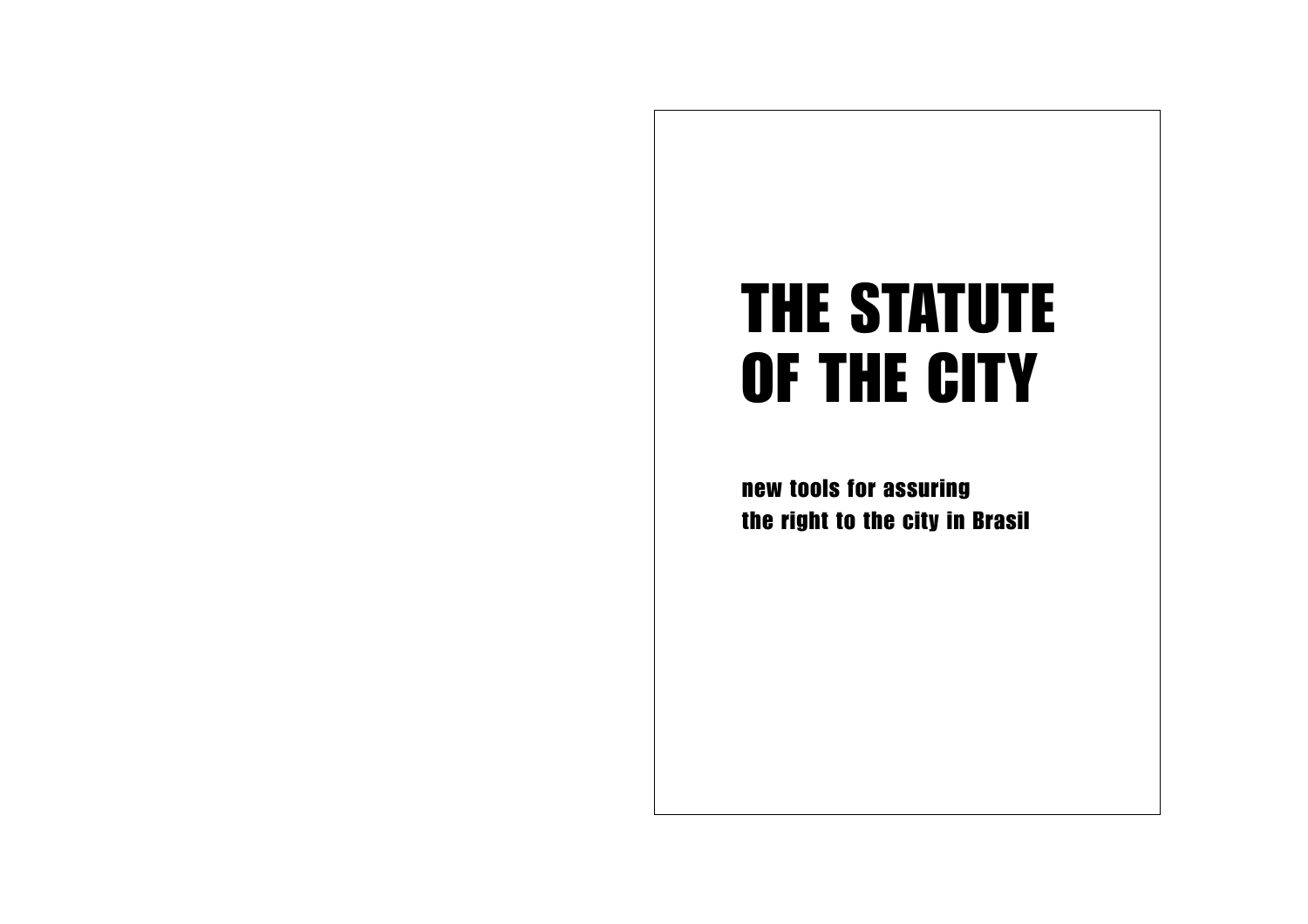#### **SPONSOR**

CAIXA ECONÔMICA FEDERAL **President** Valdery Frota de Albuquerque **Urban Development Director** Aser Cortines Peixoto Filho

#### **EXECUTION**

INSTITUTO PÓLIS www.polis.org.br

**general coordinator** Raquel Rolnik **assistant coordinator** Paula Santoro **spanish translation** Marcelo Canossa **english translation** Jeffrey Hoff **graphic design and editing** Cássia Buitoni, Luciana Facchini **cover design** Paulo Von Poser

#### **SUPPORT**

UN-HABITAT Regional Office for Latin American and The Caribbean

The text in the introduction is based on the following publications:

FERNANDES, Edésio. "New Statute Aims to Make Brazilian Cities More Inclusive". In: Habitat Debate, Kenya, Nairobi, vol. 7, nº 4, dez 2001.

GRAZIA, Grazia de. "Estatuto da Cidade: uma longa história com vitórias e derrotas". In: **Estatuto da Cidade e Reforma Urbana: Novas Perspectivas para as Cidades Brasileiras**, Brasil, Porto Alegre, Sérgio Antônio Fabris Editor, 2002.

ROLNIK, Raquel e SAULE JR, Nelson (coord.) **Estatuto da Cidade – Guia para Implementação pelos Municípios e Cidadãos**. Brasil, Brasília: Câmara dos Deputados, Coordenação de Publicações, 2001.

## THE STATUTE OF THE CITY

## new tools for assuring the right to the city in Brasil

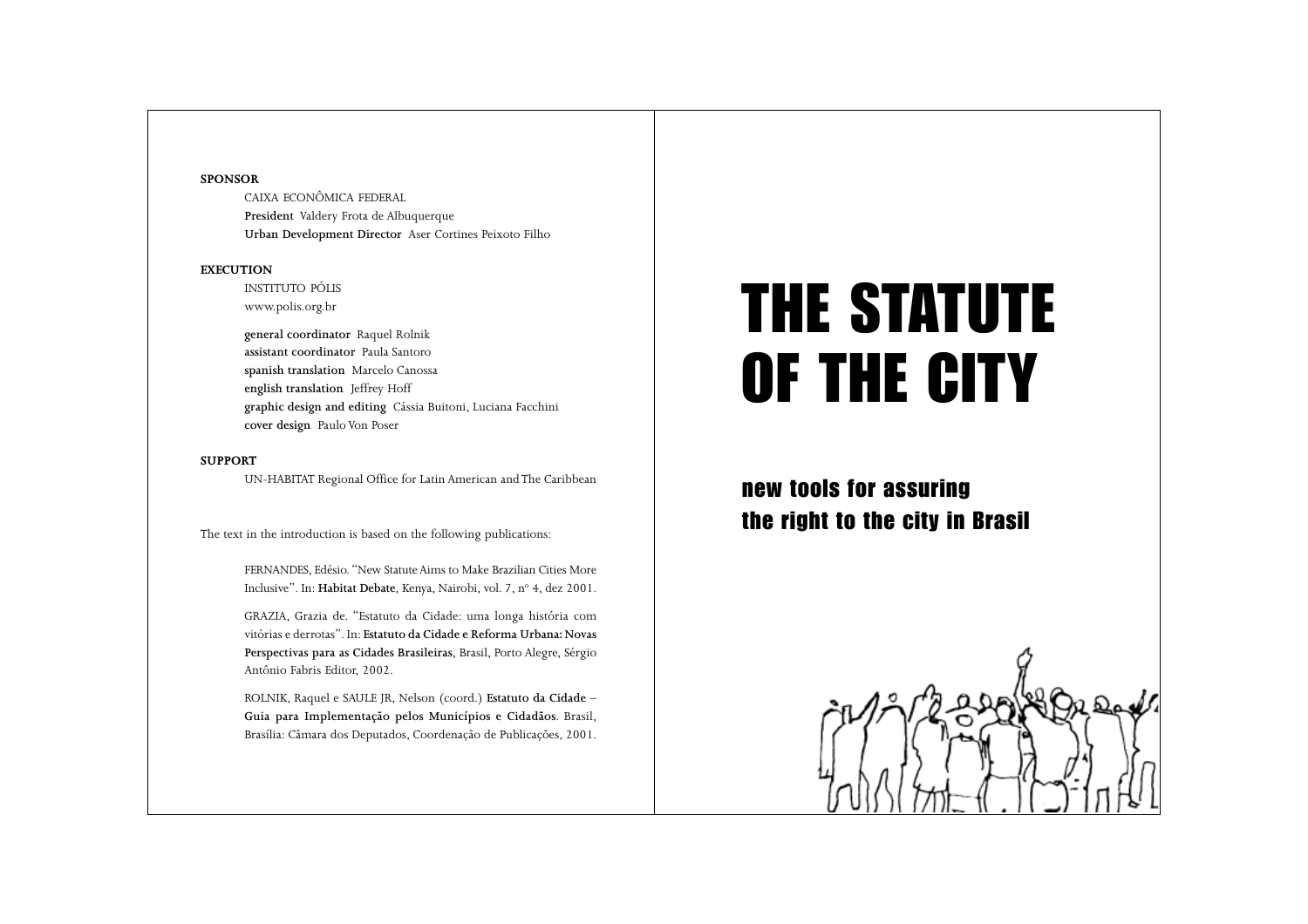#### **INDEX**

| 09 | STATUTE OF THE CITY: THE COLLECTIVE    |
|----|----------------------------------------|
|    | CONSTRUCTION OF INNOVATIVE LEGISLATION |

- **<sup>15</sup>** Risk urbanization: territorial expression of an exclusionary and predatory urban order
- **<sup>20</sup>** Urban order, urban technocratic planning and exclusinary management: the construction of urban "disorder"
- **25** STATUTE OF THE CITY: NEW CONCEPTS NEW TOOLS
- **37** LEGAL TEXTS
- **39** Law nº 10.257, of July 10, 2001
- 77 Provisional Measure nº 2.220, September 4, 2001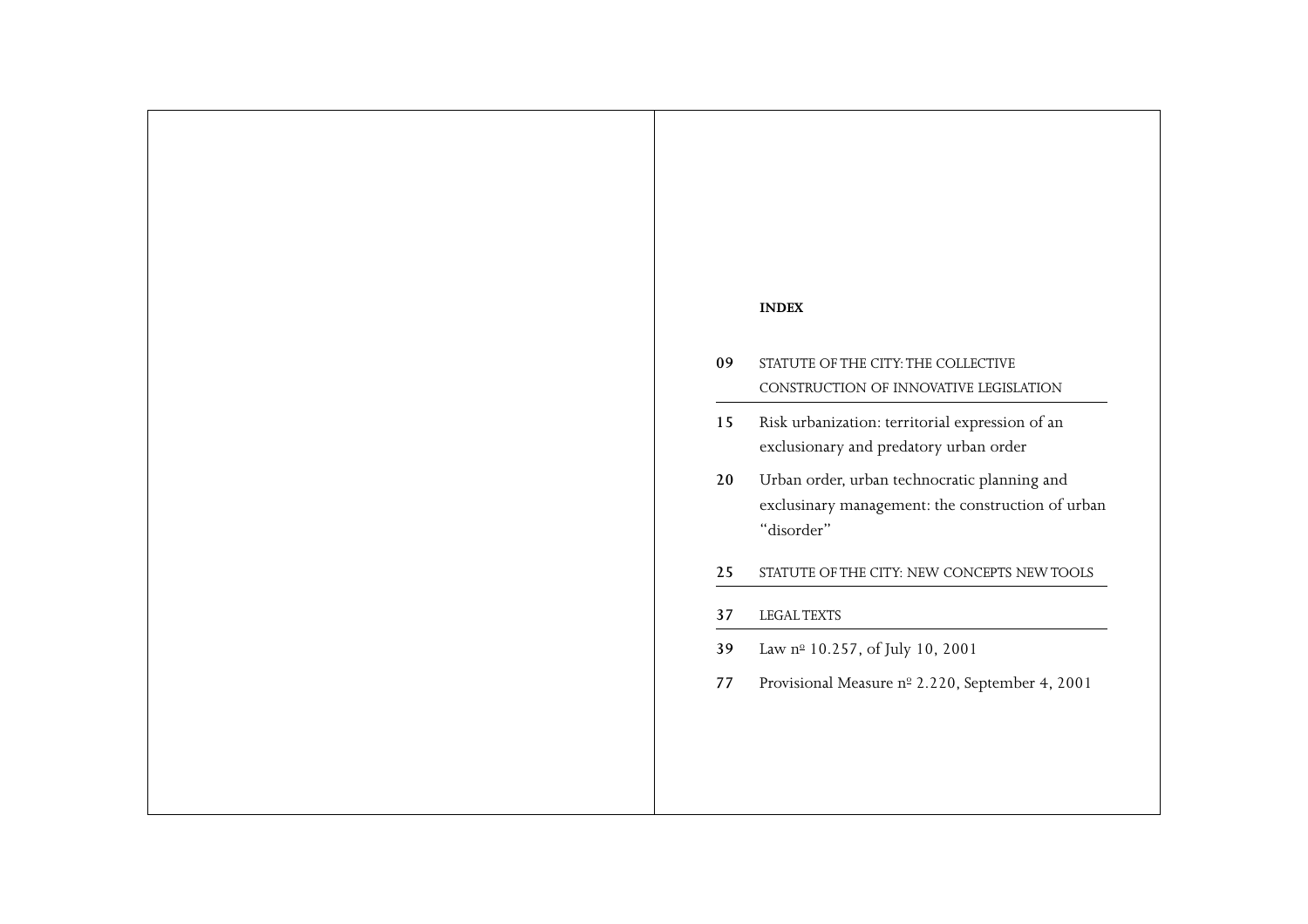The United Nations Human Settlements Programme (UN-Habitat) is committed to promote urban policy and urban law reform in all countries of the world as an instrument toward improved urban governance. UN-Habitat is also committed to document and disseminate world-wide those instances of policy and urban law reform which mark significant advances in equity, efficiency, transparency and citizens' participation.

In Brazil, the Federal Government – Municipal Government – civil society coalition which led to the ratification of the 'Statute of the City' is a rather unique example of a participatory process leading to enforcing progressive legislation. The Statute of the City, for its provisions enhancing social control over urban development and reaffirming the primary social function of urban space and property, deserves to be analyzed as an example among 'Best Policies'.

6  $\overline{\phantom{a}}$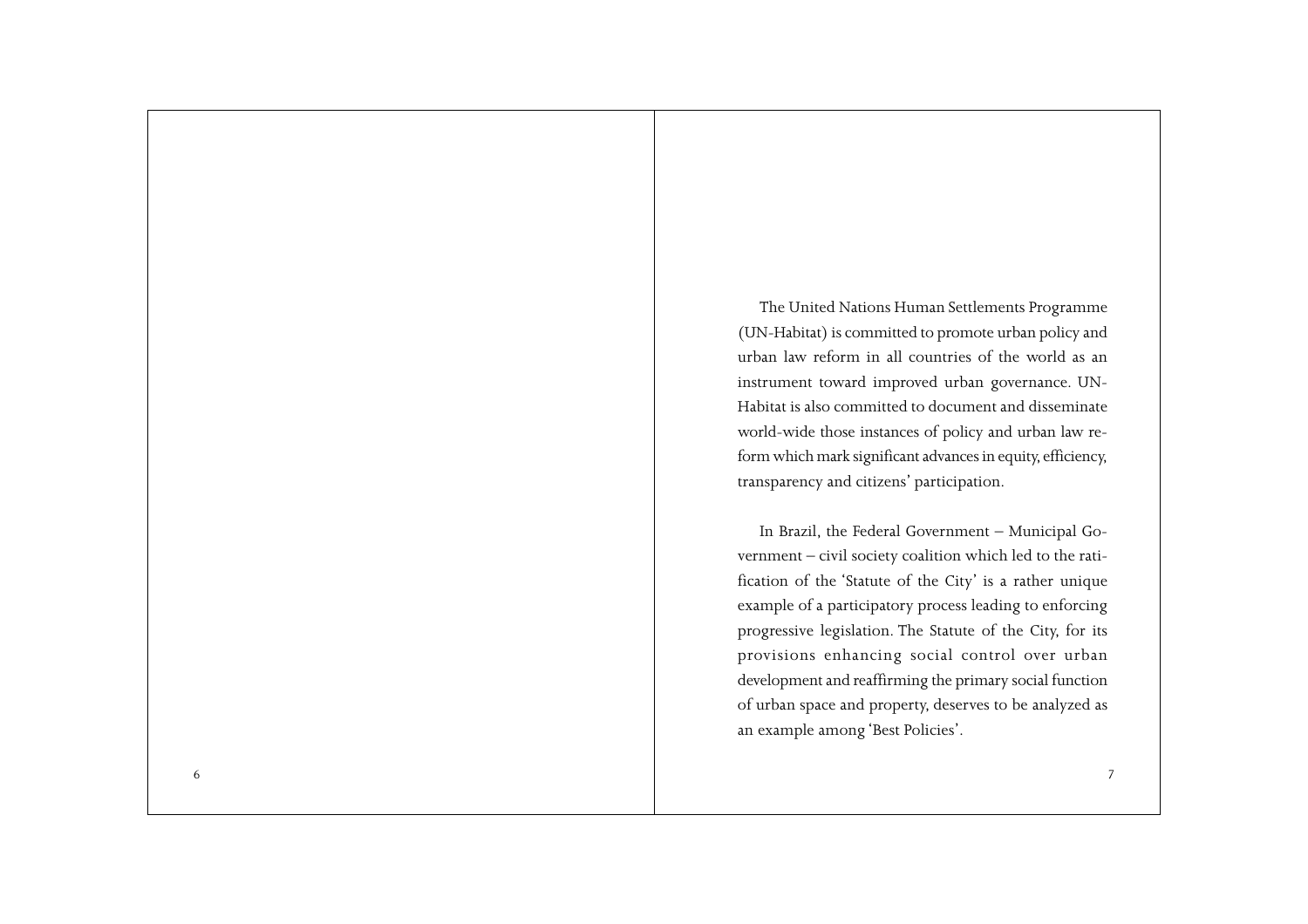It is for these reasons that UN-Habitat has decided to present the 'Statute' at its World Urban Forum in Nairobi (29 April-5 May 2002) and proceed subsequently to the dissemination in English and Spanish of the Law and of a guide for its implementation.

## **Roberto Ottolenghi**

Chief – Regional Office for Latin America and the Caribbean UN-HABITAT United Nations Human Settlements Programme

## **STATUTE OF THE CITY: THE COLLECTIVE CONSTRUCTION OF INNOVATIVE LEGISLATION**

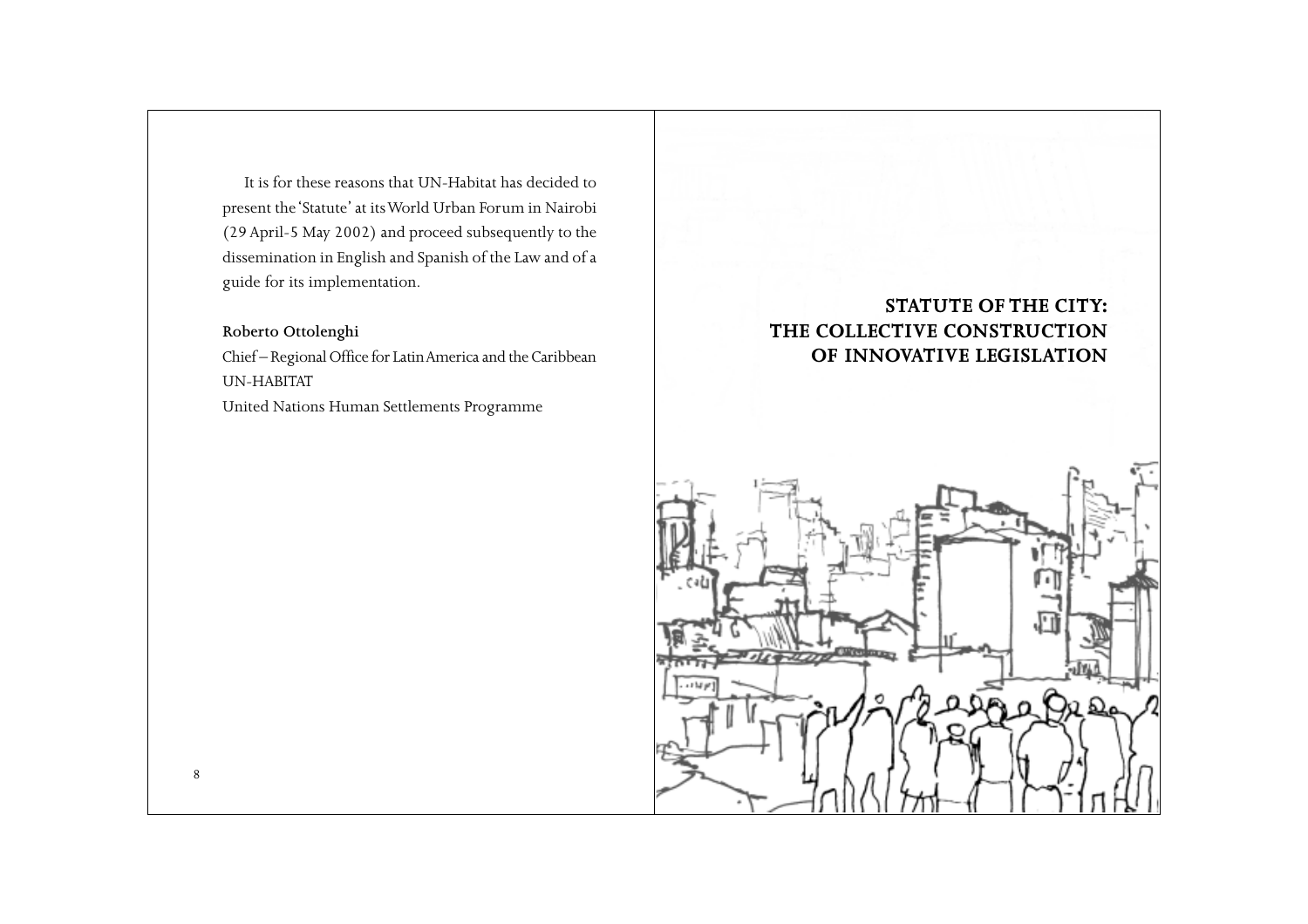\* This text is based on the following publications:

FERNANDES, Edésio. "New Statute Aims to Make Brazilian Cities More Inclusive". In: Habitat Debate, Kenya, Nairobi, vol. 7, nº 4, dez 2001.

GRAZIA, Grazia de. "Estatuto da Cidade: uma longa história com vitórias e derrotas". In: **Estatuto da Cidade e Reforma Urbana: Novas Perspectivas para as Cidades Brasileiras**, Brasil, Porto Alegre, Sérgio Antônio Fabris Editor, 2002.

ROLNIK, Raquel e SAULE JR, Nelson (coord.) **Estatuto da Cidade – Guia para Implementação pelos Municípios e Cidadãos**. Brasil, Brasília: Câmara dos Deputados, Coordenação de Publicações, 2001.

#### **STATUTE OF THE CITY: THE COLLECTIVE CONSTRUCTION OF INNOVATIVE LEGISLATION \***

On July 10, 2001 a groundbreaking legal development took place in Brazil with the enactment of Federal Law no. 10.257, entitled The City Statute, which aims to regulate the chapter on urban policy found in the 1988 Constitution. The new law provides consistent legal support to those municipalities committed to confronting the grave urban, social and environmental problems that have directly affected the daily living conditions of the 82 percent of Brazilians who live in cities. According to the Brazilian constitution, the municipality is responsible for planning and implementation of urban policy.

Resulting from an intense negotiation process which lasted more than ten years, within and beyond the national Congress, The City Statute confirmed and widened the fundamental legal-political role of municipalities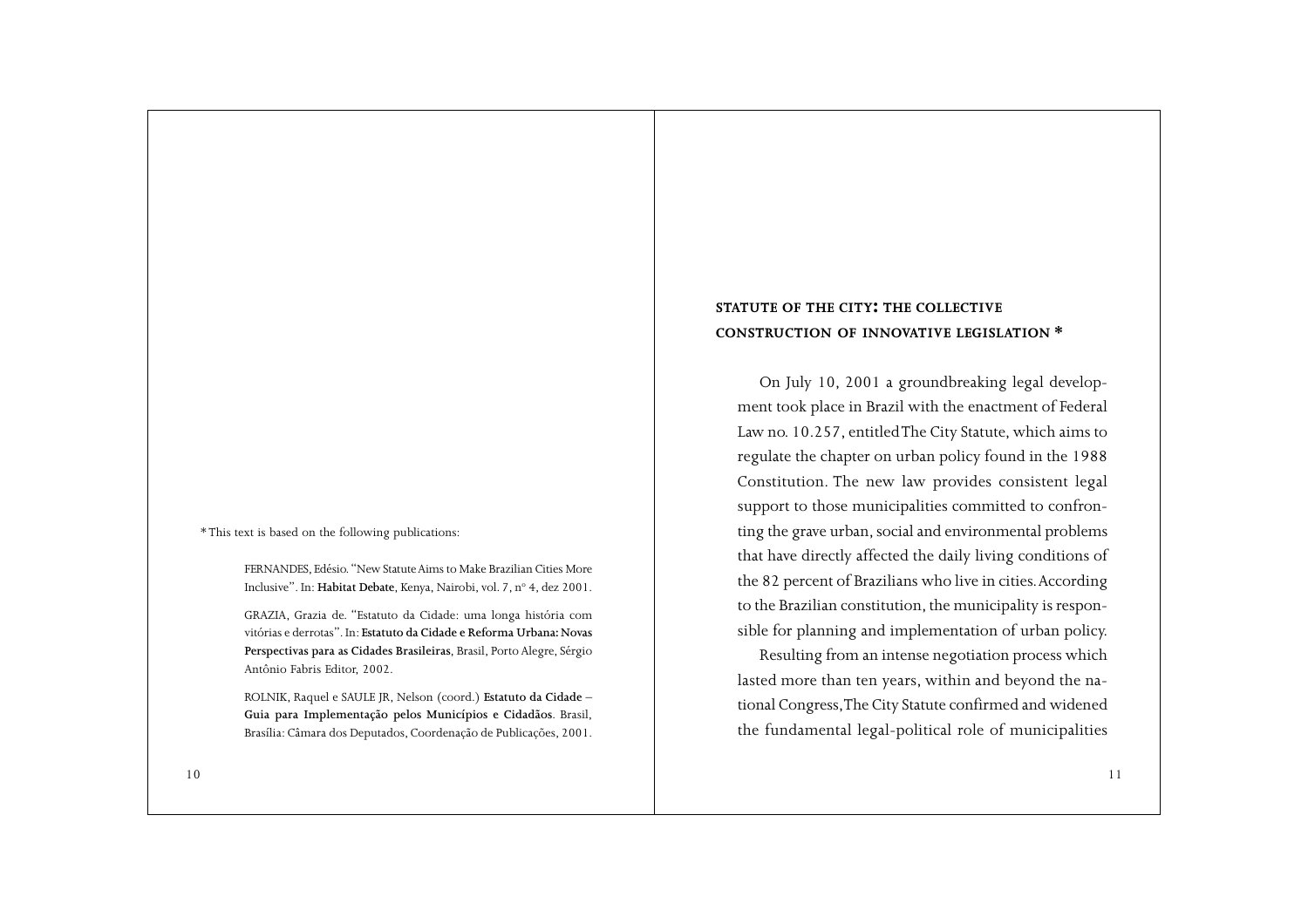in the formulation of guidelines for urban planning, as well as in conducting the process of urban development and management. It deserves to be known at the international level because it is an inspiring example of application of Habitat Agenda, materializing the principles and proposals of the UN-Habitat's Global Campaigns for Good Governance and Secure Tenure for the Urban Poor.

During the process of consolidation of the Constitution of 1988, a multi-sectoral movement of national scope fought to include in the constitutional text instruments that established the social function of the city and of property in the process of the construction of cities. Once again taking up the cause of Urban Reform, this movement brought up to date and to the conditions of an urbanized Brazil, a platform built since the 1960s. The attempts to build a regulatory mark for urban policy at the federal level go back to proposals for urban development law prepared by the then National Urban Development Counsel of the 1970s, which resulted in the proposed legislation sent to Congress in 1983. Without organized social pressure to promote the legislation, and with strong interests working against its

passage, this bill did not find a strong enough base of support to be approved. Then, in 1987, an alliance of social actors involved in urban issues – movements for social housing and regularization of land possession, unions, professional associations of engineers and architects, legal assistance entities, urban squatters, NGOs and academics – joined together to formulate the Popular Urban Reform Amendment – which, underwritten by 250,000 signatures, was presented to the Constitutional Congress.

As a result of this action, for the first time in history, the Constitution included a specific chapter on urban policy that called for a series of instruments to guarantee, in the realm of each municipality, the right to the city, the defense of the social function of the city and property, and of democratization of urban management (articles 182 and 183). Then, in the 1990s, a more permanent organization of these actors was formed – the National Urban Reform Forum – which came to act nationally and internationally for the universalisation of the right to housing and to the city.

The constitutional text required specific legislation of national scope: so that the principals and instruments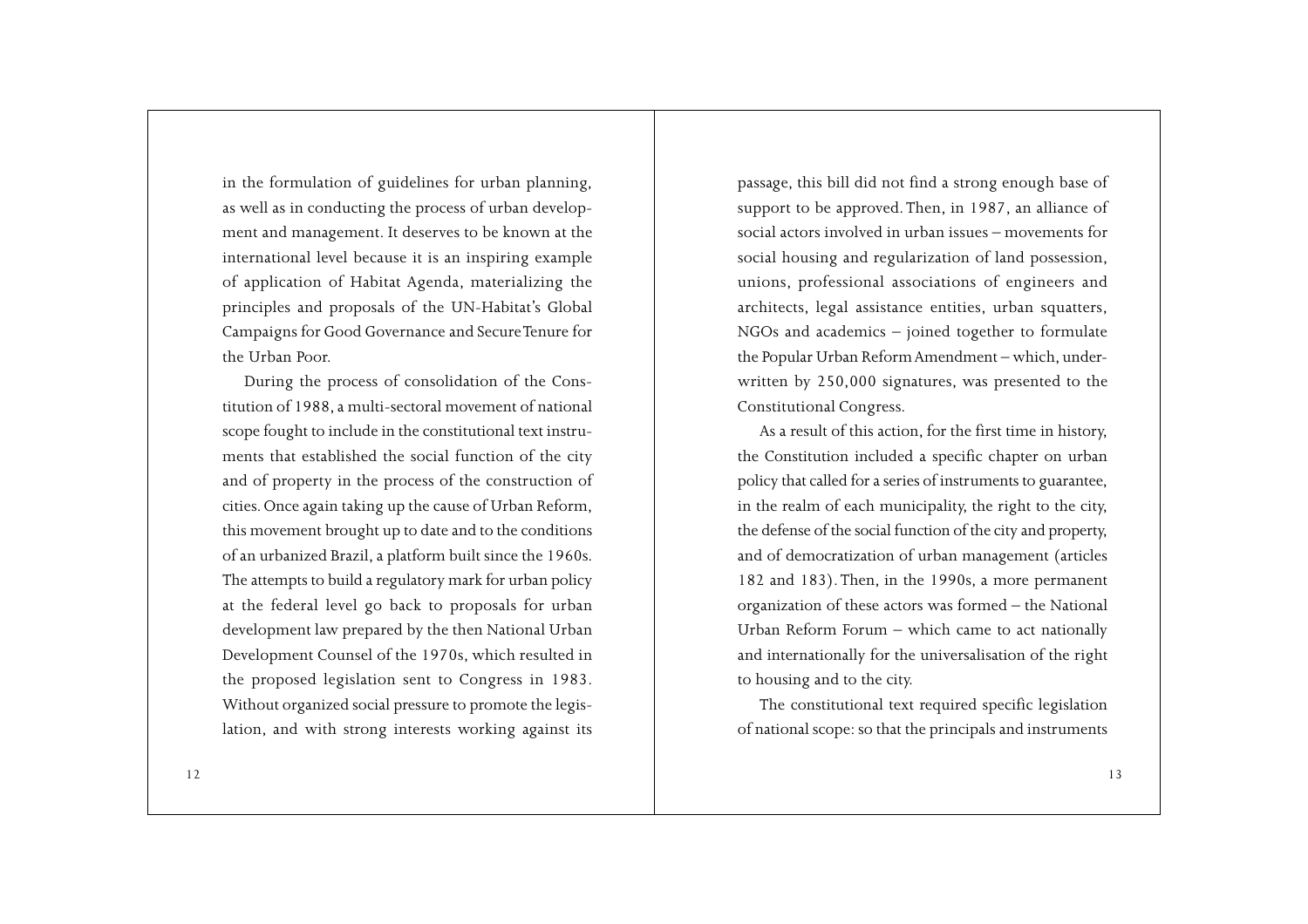called for there could be implemented, this required, on one hand, complementary regulatory legislation of these instruments; and on the other, the mandatory formulation of master plans that would incorporate the constitutional principals in municipalities with more than 20,000 residents.

This launched more than a decade of revisions, negotiations and debates around the proposed complementary bill to the urban policy chapter of the Constitution.

Various municipalities did not wait for the promulgation of this federal law to establish practices and implement the principals expressed in the Constitution, in such a way that, during the 1990s, while the Statute was discussed and constructed on the local level, a rich renovation process took place in the field of urban policy and planning. The bill finally approved and sanctioned incorporated this local experience in a certain way, consecrating practices and instruments that had already been adopted, in addition to opening space for others that, because of a lack of federal regulation, could not be implemented.

It is impossible to underestimate the impact the new law can have on Brazil's legal and urban order, once its

possibilities are fully understood and its provisions effectively put into practice. This new legislation should have an impact on the ruling model of urban development in the country, marked by an imbalanced social environment.

## **RISK URBANIZATION: TERRITORIAL EXPRESSION OF AN EXCLUSIONARY AND PREDATORY URBAN ORDER**

The intense and rapid urbanization through which Brazilian society passed was certainly one of the most striking social-territorial processes in the country's history. While in 1960, the urban population represented 44.7% of the total population – compared with a rural population of  $55.3\% - 10$  years later this ratio was inverted, with nearly identical numbers: 55.9% of the population was urban and 44.1% rural. By the year 2000, 81.2% of the Brazilian population lived in cities. This transformation became even more haunting if we think in absolute numbers: in the 40 years that separate 1960 from 2000, more than 100 million new residents were received by the cities. In Brazil today (year 2000 Census data) there are more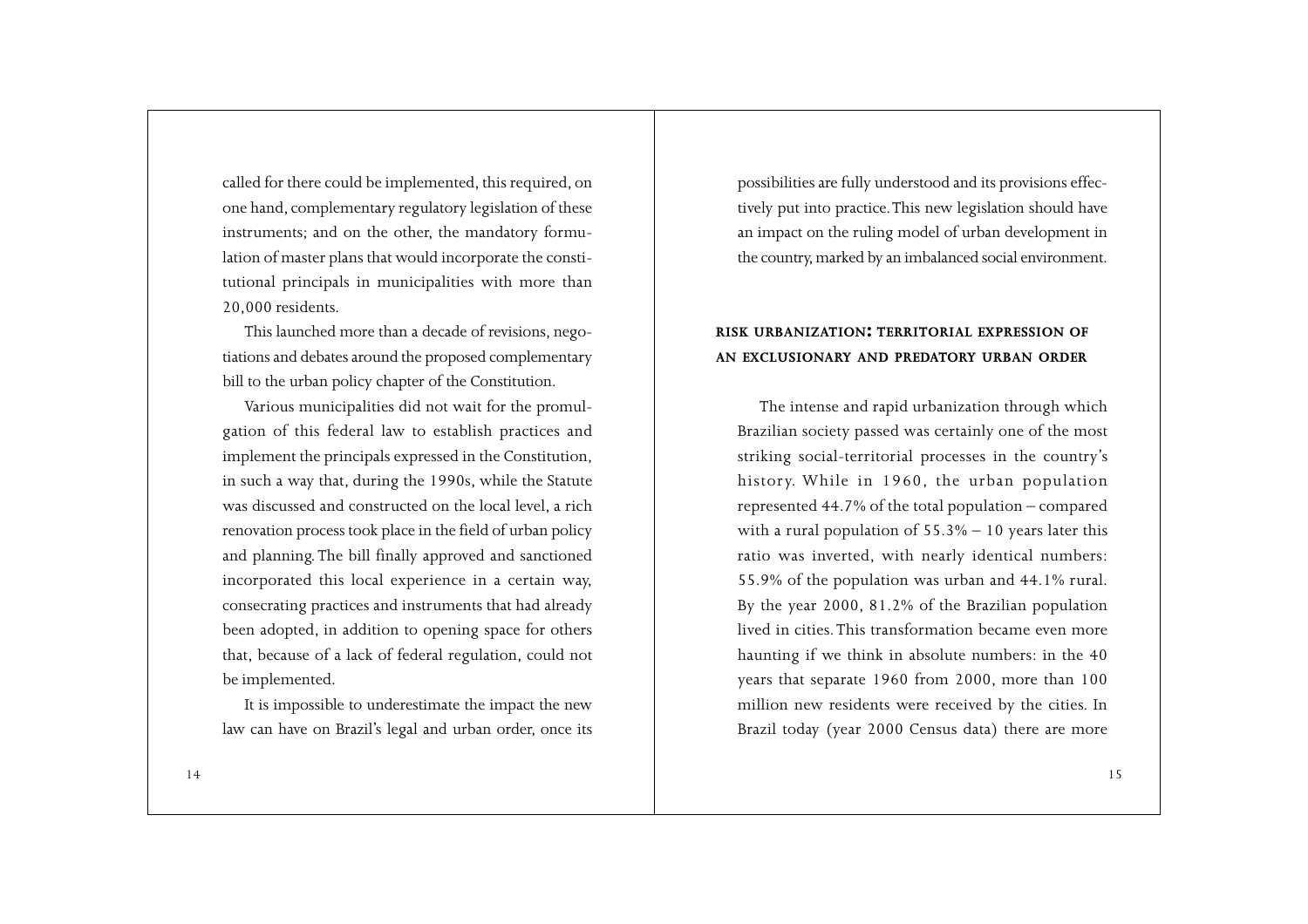than 5,500 municipalities; while more than  $\frac{3}{4}$  of the urban population lives in the 500 cities with more than 50,000 residents.

The dizzying urbanization, spanning periods of highs and lows in the performance of the Brazilian economy, introduced in the territories of the cities a new and dramatic passage: more than evoking progress or development, it came to reflect – and intensify – the injustices and inequalities of society.

These are presented in the large and medium size Brazilian cities under various morphologies: in the immense differences between the central and peripheral districts of the metropolitan regions, in the precarious occupations of swamps or hillsides in contrast to the high quality neighborhoods on the edge of coastal cities, in the eternal dividing line that separates the level regions suitable for urban development, from the steeply inclined and potentially erosive regions where the poorest live.

 The so-called "favelas", the most extreme and sharpest situation of urban precariousness and legal insecurity, are present today in at least 1/3 of Brazilian municipalities: in more than half of the 279 municipalities between 50 and 100 thousand inhabitants, in 80% of the 174 cities with between 100 thousand and 500 thousand and in all of the 26 cities with populations above 500,000 people.

The painting of a contrast between a qualified minority and a majority with precarious urban conditions, is much more than an expression of income disparity and of social inequalities: it is the agent of reproduction of this inequality. In a city divided between the legal portion, that which is rich and with infrastructure, and the illegal portion – that which is poor and precarious – the population that is in an unfavorable situation winds up having very little access to the opportunities of work, culture or leisure. Symmetrically, the opportunities for improvement circulate among those who already live better, for the superimposition of various dimensions of exclusion that befall the same population, causes the permeability between the two parts to be increasingly restricted. This mechanism is one of the factors that extends the city indefinitely: it can never grow from within, taking advantage of locations that can be made more dense because it is impossible for most of the people to pay up front for access to the infrastructure that was already installed.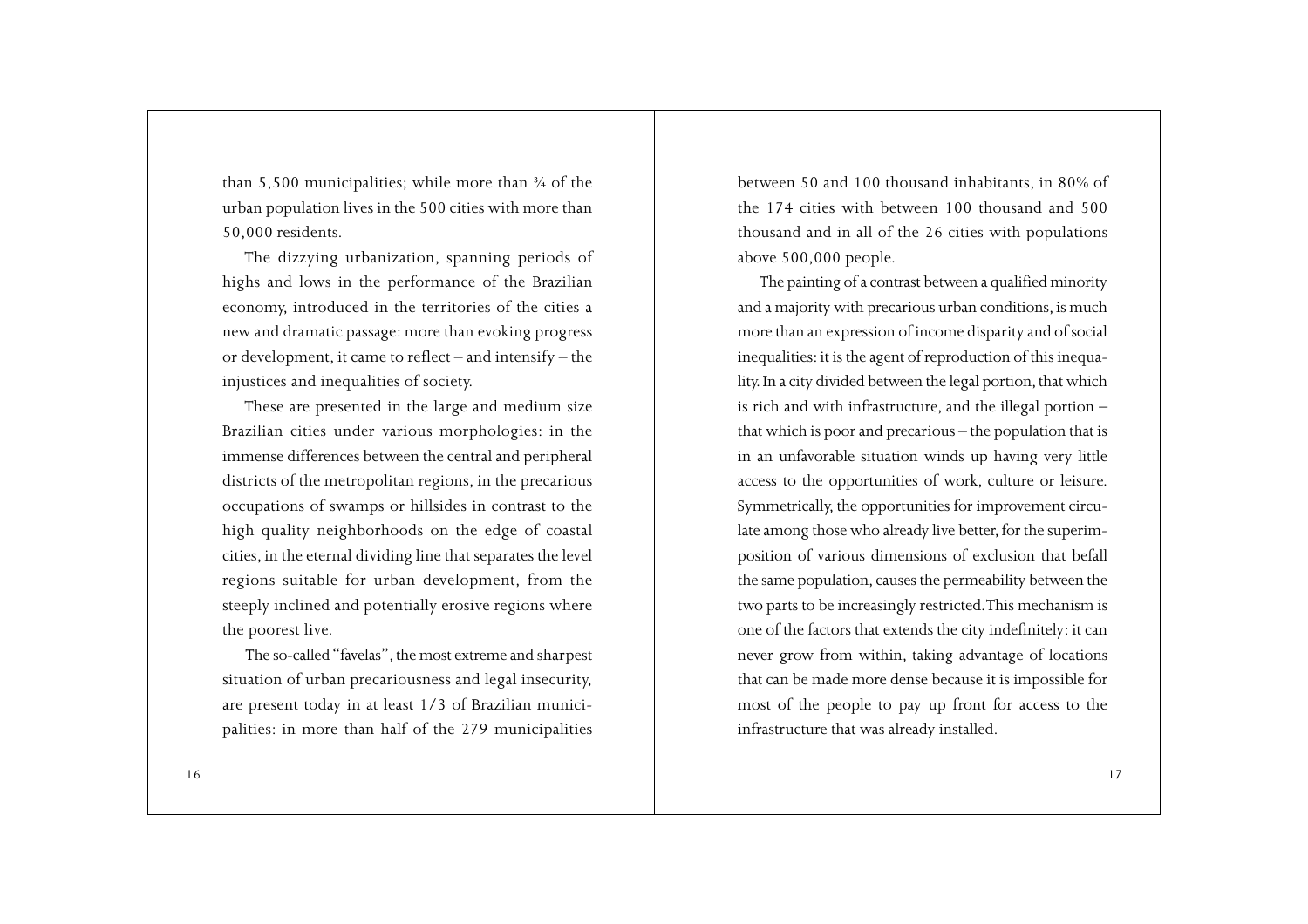In general, the low income population only has the possibility of occupying peripheral lands – that are much cheaper because in general they have no infrastructure – and to build their houses little by little. Their other option is to occupy environmentally fragile areas, which theoretically can only be urbanized under much more rigorous conditions and by adopting generally expensive solutions, exactly the opposite of what takes place.

This behavior is not exclusive to the agents of the informal market: the very action of governments often has reinforced the trend to expel the poor from the best locations, to the degree that they seek the cheapest lands at the periphery to build large and homogeneous housing projects. In this way, an unlimited horizontal expansion is configured, advancing voraciously over fragile areas, or those designated for environmental preservation, which characterizes our wild and highrisk urbanization.

These processes generate ominous effects for cities as a whole. Upon concentrating employment opportunities in a fragment of the city, and extending the occupation of the precarious and increasingly distant peripheries, this urbanization of risk winds up generating a need to transport multitudes of people, which in the large cities has generated chaos in the circulation systems. When the occupation of the fragile or strategic areas, from an environmental perspective, causes floods or erosion, it is clear that who will suffer more is the inhabitant of these locations. But floods, the contamination of wetlands and the more dramatic erosive processes affect the city as a whole. In addition, the small portion of the city with better infra-structure and preparation of the urban fabric comes to be the object of real estate dispute, which also winds up generating a super form of utilization, with consequent urban deterioration.

The blame for this model of urban expansion and growth, which cuts through the cities in the North and South of Brazil, has been identified, in the public image, with a "lack of planning". According to this understanding, the cities are not planned, and for this reason, are "imbalanced" and "chaotic". Nevertheless, as we will try to show below, it is not an absence of planning, but rather a perverse interaction between social-economic processes, planning options and urban policies and political practices that builds an exclusionary model in which many lose and very few gain.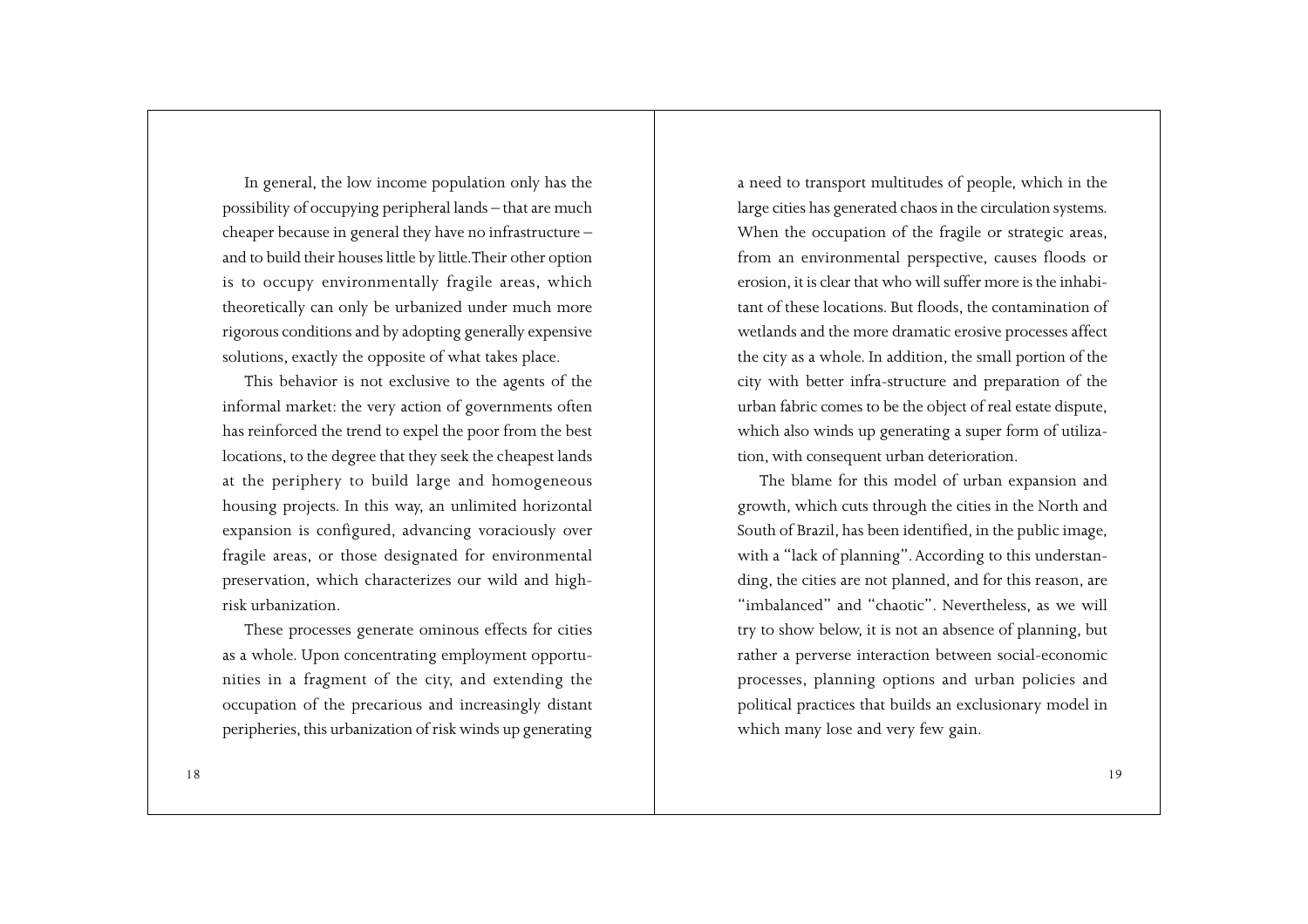## **URBAN ORDER, URBAN TECHNOCRATIC PLANNING AND EXCLUSIVE MANAGEMENT: THE CONSTRUCTION OF URBAN "DISORDER"**

How, during the 40 years of accelerated urbanization, was the theme of control of the city and urban expansion confronted? First, by establishing a permanent contradiction between urban order (expressed in urban planning and legislation) and management. Planning – principally by means of Master Plans and traditional zoning – creates a virtual city, which does not relate with the real conditions of production of the city by the market, ignoring that the large portion of the urban population has very low income and no capacity for investment in an expensive market – the built space. Urban planning, and above all zoning, defines standards of land occupation based on the practices and logic of investment of middle class and high income markets and destines urban territory to these markets. Nevertheless, although these markets exist, their scope in relation to the totality of built space and of demand for urban space corresponds to a very small portion.

In this way, the zoning winds up by instituting a potential supply of built space for the middle and upper class sectors that is far superior to its size, while at the same time it generates an enormous scarcity of locations for the low income markets, since it practically ignores their existence. The housing policies themselves – and the efforts of local, state and federal government in the supply of new housing units, wind up victims of this contradiction – and, for reasons of financial order, wind up locating their interventions in the "non-city": rural and peripheral areas, far from the supply of equipment, services and opportunities for the most poor. In this way, they also define, in the local realm, the interlocutors of the plans and zoning, destining for the most poor the space of housing policy and the management of illegality.

Produced in "self-built" form in the "leftover" spaces of the regulated city, the precarious settlements will thus be the object of daily management. This involves incorporating, in small doses, these areas into the city, regularizing, urbanizing, and providing infrastructure yet never definitively eliminating the precariousness and the marks of difference in relation to the regulated areas.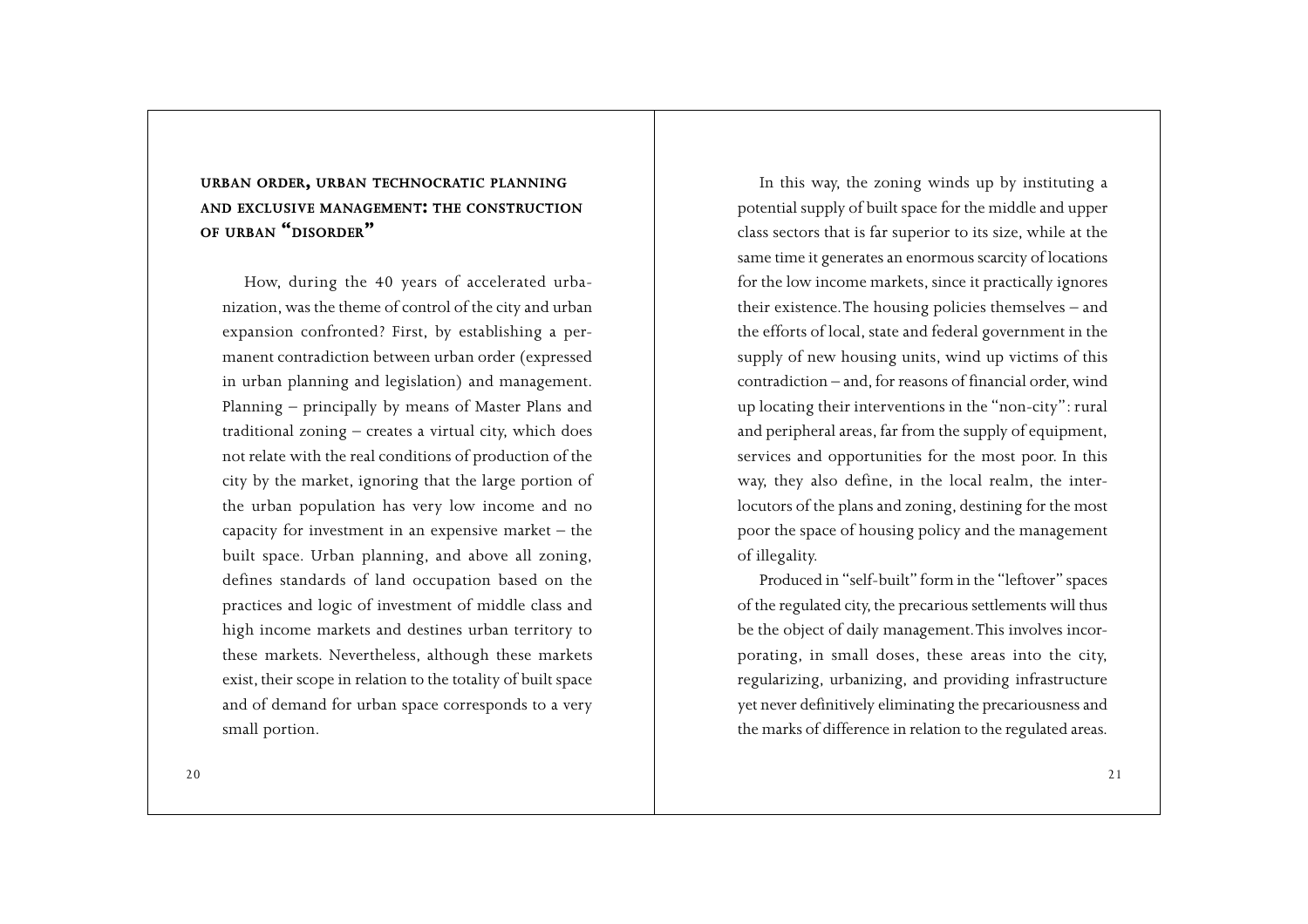In this way a highly perverse dynamic – from the urbanistic point of view – is perpetuated.

Despite its apparent urban irrationality, this dynamic is politically highly profitable. By separating its interlocutors, the government can be at the same time a "partner" in profitable real estate deals, while it also establishes a base of popular support in the settlements. The popular base, of a nearly clientelistic nature, is sustained on the very principal of establishing a counter point between the legal and illegal city. The condition of illegality and informality of the popular settlements convert them into hostages to "favors" from the government, in order to be recognized and incorporated into the city, and in order to receive infrastructure, equipment etc.. This has become an important form of currency in electoral accounting. The emission of favors establishes a source of popular support for governments and more perversely, sustains the distribution of privileges in the city, defined by the symbol of urban policy "the plans".

The technocratic vision of the plans and of the process of preparation of the strategies for urban regulation completes the scene. This means the treatment of the city in the plans, as a purely technical object, in which the function of law is to establish satisfactory standards, ignoring any conflicts, such as the reality of inequality of income conditions, and the influence of this factor on the functioning of urban markets.

Finally, it is important to indicate that the models of urban policy and planning adopted by the cities in the 1970s and at the beginning of the 1980s were also marked by a rather statist vision of urban policy. Formulated and implemented during the period of the Brazilian miracle, these practices were marked by the authoritarian political regime in vigor at that time and by a strong belief in the State's capacity to finance the urban development policies then practiced. This vision came under pressure not only from the redemocratization process, but also by the fiscal crises of the State. We will not elaborate here upon the nature of this crises and its origins, but simply emphasize that the urban development model then practiced had as one of its presumptions the possibility of large state investments, something that today no longer takes place in the same way. Even in first world countries, which already had established a basic standard of urban development and inclusion in their cities, the crises of the State generated a need to review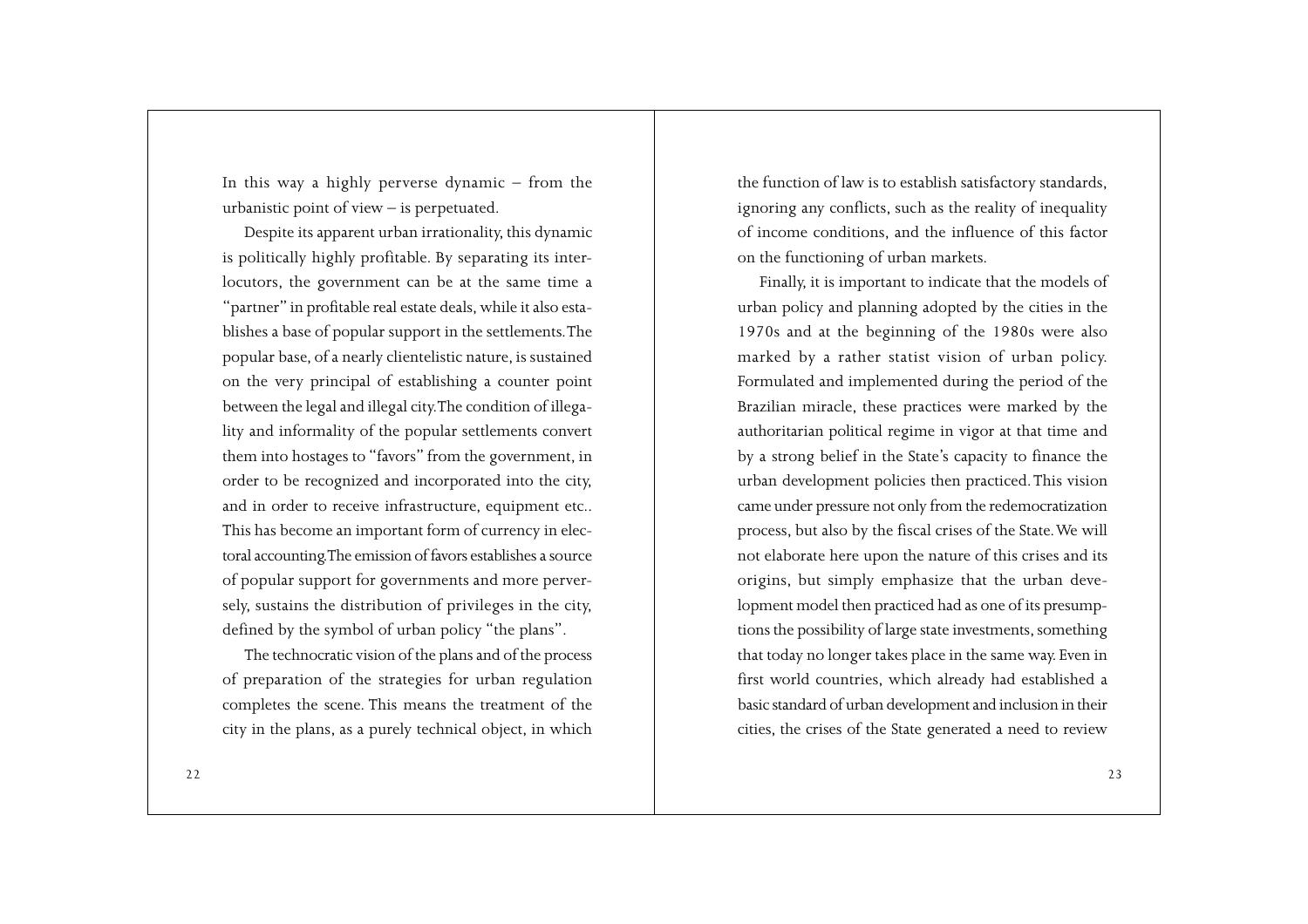planning practices. Among us, the challenge is much more complex. Under the context of privatization of public services, the shrinking of the public machinery and cuts in social spending, the need to build a new urban order that is redistribute and inclusive is more urgent than ever.

The City Statute responds in a propositional manner to this challenge for reconstruction of the urban order, under new principles, with new methods and concepts and new tools.

## **STATUTE OF THE CITY: NEW CONCEPTS NEW TOOLS**

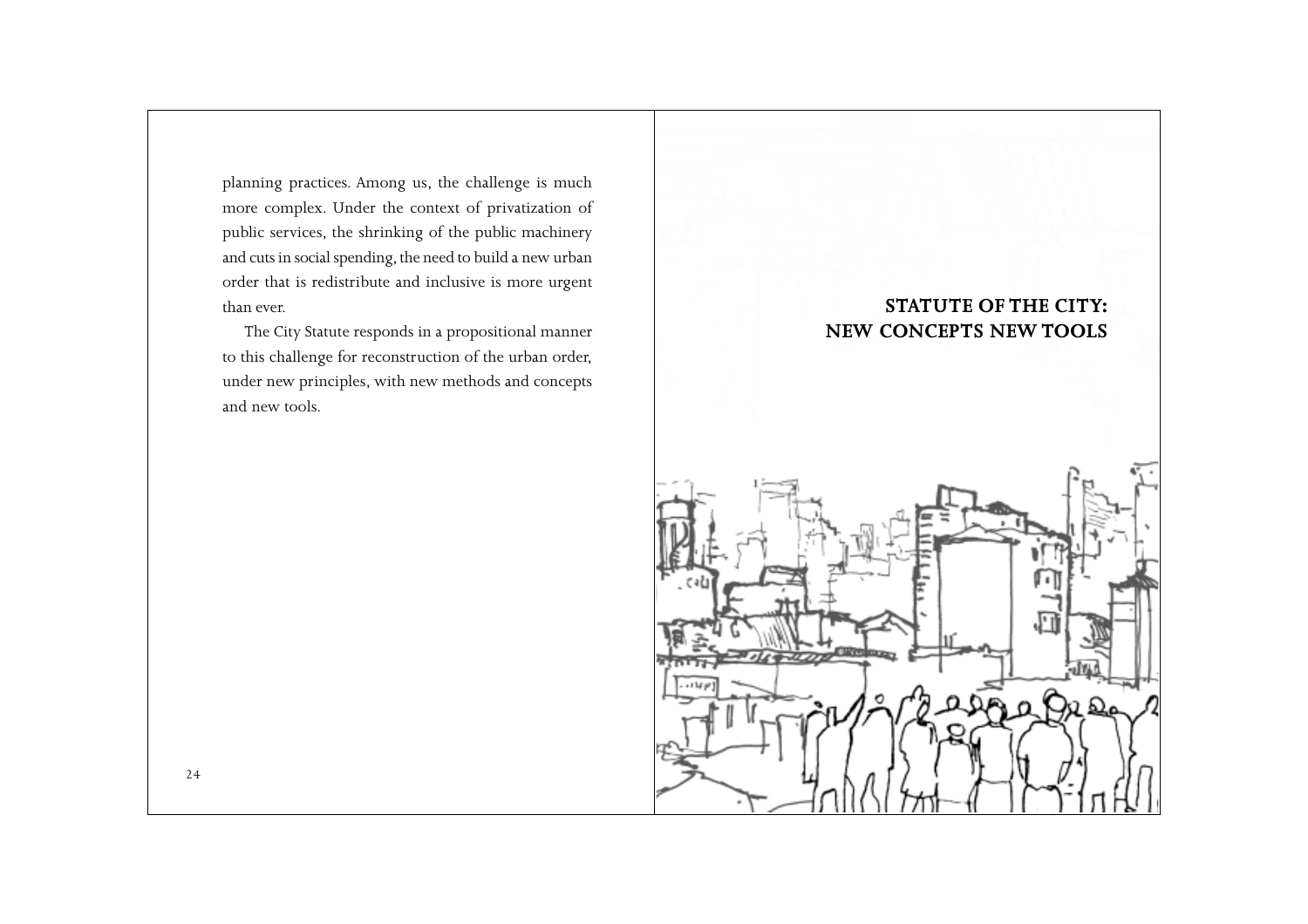\* This text is based on the following publications:

FERNANDES, Edésio. "New Statute Aims to Make Brazilian Cities More Inclusive". In: Habitat Debate, Kenya, Nairobi, vol. 7, nº 4, dez 2001.

GRAZIA, Grazia de. "Estatuto da Cidade: uma longa história com vitórias e derrotas". In: **Estatuto da Cidade e Reforma Urbana: Novas Perspectivas para as Cidades Brasileiras**, Brasil, Porto Alegre, Sérgio Antônio Fabris Editor, 2002.

ROLNIK, Raquel e SAULE JR, Nelson (coord.) **Estatuto da Cidade – Guia para Implementação pelos Municípios e Cidadãos**. Brasil, Brasília: Câmara dos Deputados, Coordenação de Publicações, 2001.

#### **STATUTE OF THE CITY: NEW CONCEPTS NEW TOOLS\***

The City Statute has four main dimensions, namely: a conceptual one, providing elements for the interpretation of the constitutional principle of the social functions of urban property and of the city; the regulation of new instruments for the construction of a different urban order by the municipalities; the indication of processes for the democratic management of cities; and the identification of legal instruments for the comprehensive regularization of informal settlements in private and public urban areas.

In conceptual terms, the City Statute broke with the long-standing tradition of civil law and established a basis for a new legal-political paradigm for urban land use and development control, especially by adopting the following approach to urban property rights: the right to urban property is ensured, provided that a social

26  $\sim$  27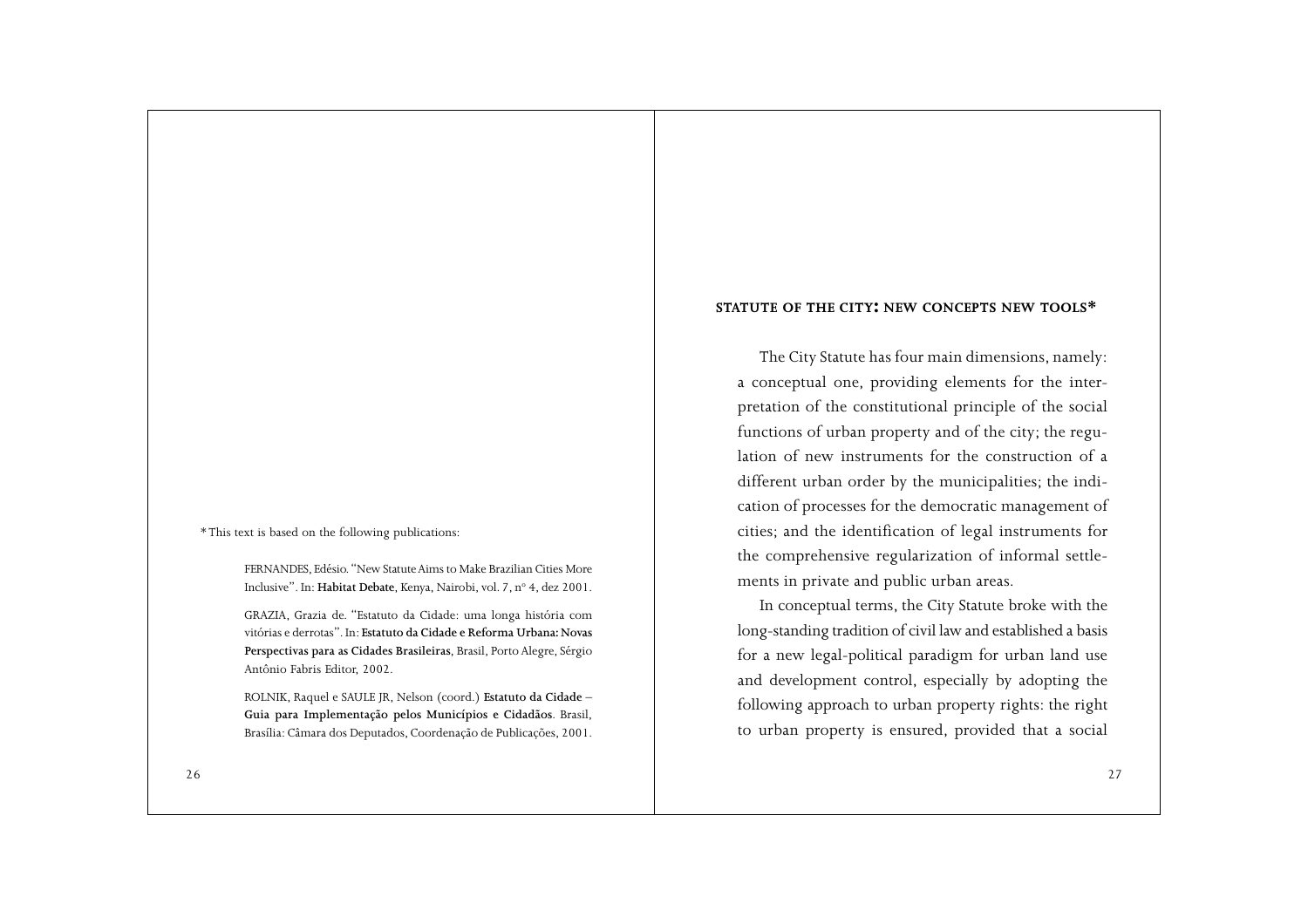function is established, which is determined by municipal urban legislation. It is the task of municipal governments to control the process of urban development through the formulation of land use policies in which the individual interests of landowners necessarily co-exist with social, cultural and environmental interests of other groups and the city as a whole. For this purpose, municipal government was given the power to, through laws and several urban planning and management instruments, determine the scope of this (possible) balance between individual and collective interests over the utilization of this non-renewable resource essential to sustainable development in cities, that is, urban land. In order to materialize and widen the scope for municipal action, the City Statute regulates the legal instruments created by the 1988 Constitution, and also creates new ones. All such instruments can, and should, be used in a combined manner aiming not only to regulate the process of land use and development, but in particular to interpret it according to a "concept of the city" to be expressed through the local Master Plan.

In the field of the new urban instruments – the evident interaction between urban regulation and the logic of formation of prices in the real estate market is faced through the devices that seek to deter the speculative retention of land and of tools that consecrate the separation between the right to property and the potential for construction on land, attributed by urban legislation. Based on the promulgation of the Statue, vacant or underutilized lands located in areas that have infrastructure are subject to payment of Urban Building and Land Taxes that are progressive over time and to compulsory building and subdivision, in accord with the destination established for the region in the Master Plan. The adoption of this instrument can represent light at the end of the tunnel for cities that in vain have tried to confront unlimited horizontal expansion – that advances voraciously over fragile areas or those for environmental preservation – which characterizes wild and high risk urbanism and which has led governments to the absurd need to invest in expansion of infrastructure networks – road paving, sanitation, lighting, transportation. More importantly, the process condemns considerable portions of the population to a situation of permanent precariousness. Still in the field of urban instruments, the Statue consecrates the idea of Created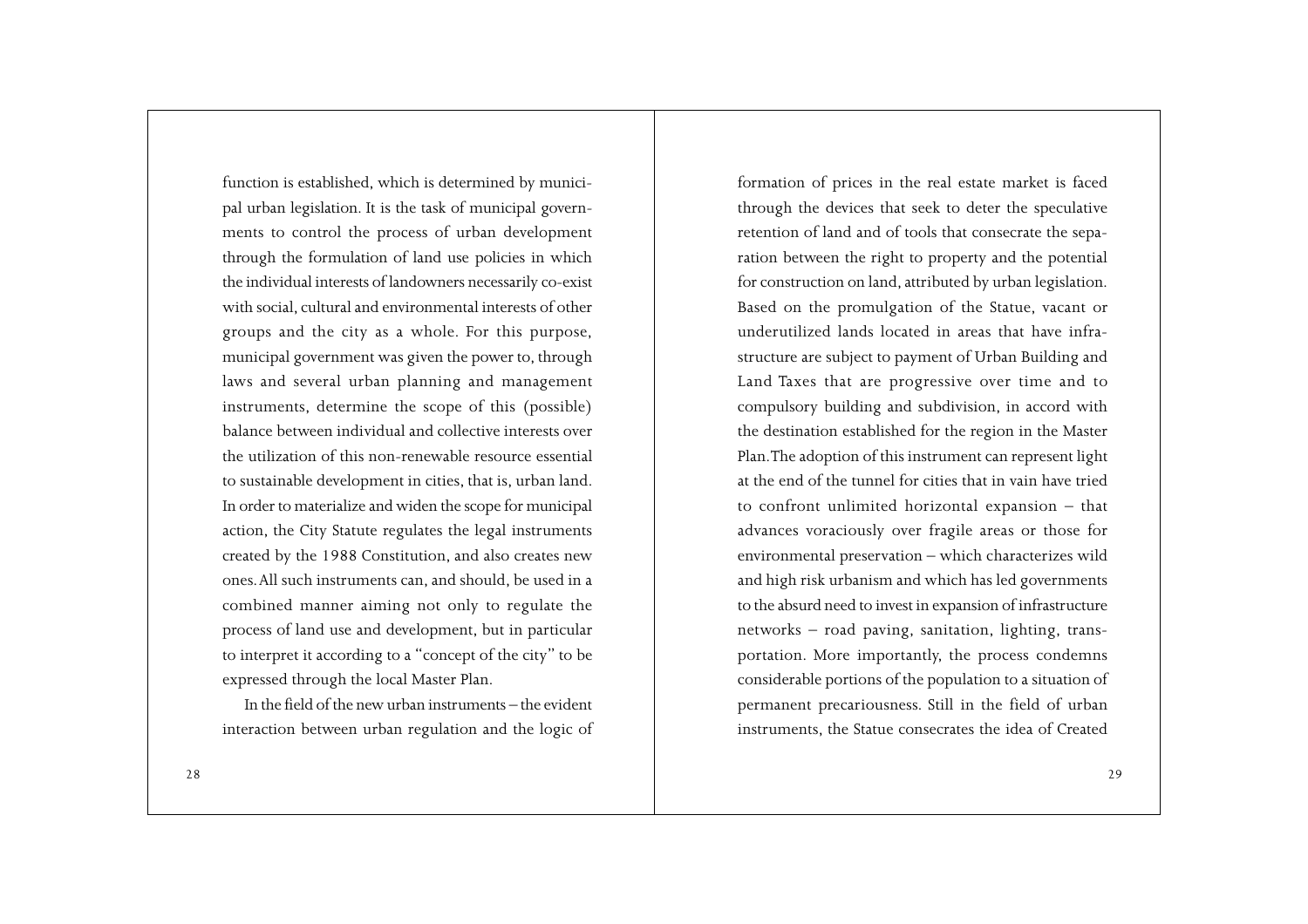Land, through the institutionalization of the Right to the Surface and of the Award With Costs of the Right to Build. The idea is simple: if the potential of different urban lands should be distinct due to the determination of urban policy (areas which because of their already installed infrastructure should be more densely populated, and other areas should not be intensely occupied because they are of high risk – of landslides or flooding for example), it is not fair for the property owners to be penalized – or to benefit – individually for this condition, which was completely independent of their action at the site. In this way a basic right that all urban lots should have, was separated from the potentials defined by urban policy.

Critics of these new mechanisms tried during the long legislative process to characterize these instruments as "just another tax" or "a confiscation of rights to private property". This discourse sought to invert what really occurs in our cities – private appropriation (and in the hands of the few) of real estate appreciation that is the result of public and collective investments, paid by everyone's taxes. This private appropriation of public wealth, drives a powerful machine of territorial exclusion,

a monster that transforms urban development into a real estate product, denying most citizens the right to benefit from the essential elements of urban infrastructure).

Another fundamental dimension of the City Statute concerns the need for municipalities to integrate urban planning, legislation, fiscal policy and management in order to democratize the local decision-making process and relate land planning to budget preparation and thus legitimize a new, socially orientated urban-legal order. Several mechanisms were recognized to ensure the effective participation of citizens and associations in urban planning and management: public hearings, consultations, creation of councils, environmental and neighborhood impact studies, popular initiatives for the proposal of urban laws, and, above all, the practices of the participatory budget process.

In relation to broadening the space for citizens to participate in the process of making decisions about urban development, the City Statute calls for Neighborhood Impact Studies for developments that municipal law considers could cause significant changes in a region.

Moreover, the new law also emphasizes the importance of establishing new relations between the state,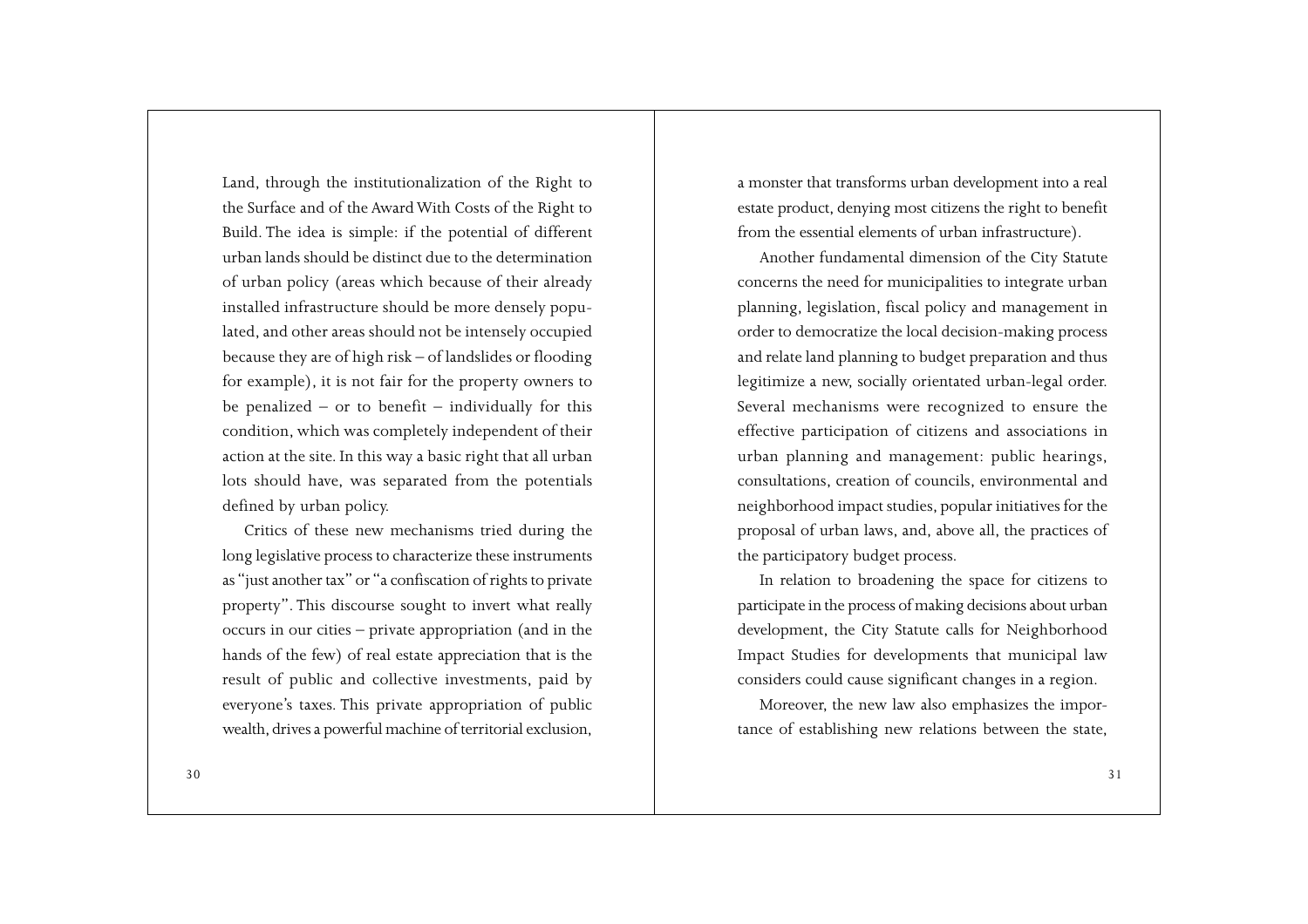and the private and community sectors, especially through partnerships and urban linkage operations to be promoted within a clearly defined legal-political and fiscal framework. Consortial Urban Operations, according to the Statute, are specific definitions for a certain area of the city, where transformations are wanted, and which call for a use and occupation distinct from the general rules that govern the city and that can be implanted with the participation of the owners, residents, users and private investors. The City Statute allows these operations to take place; nevertheless it requires that each municipal law that permits such an Operation to include: the basic program and plan for the area, the program of economic and social service for the population that is directly affected by the operation and the neighborhood impact study. These measures seek to avoid that the operations become nothing more than liberations of building indexes to meet private interests, or simple operations to increase real estate values that drive out lower income activities and residents.

Last, but not least, the City Statute also recognized legal instruments to enable municipalities to promote land tenure regularization programs and thus demo-

cratize the conditions of access to urban land and housing. As well as regulating the constitutional rights to usucapion (adverse possession) and concession of the real right to use (a form of leaseholding), and allow them to be used in the regularization of informal settle ments on, respectively, private and public land, the new law went one step further and admitted the collective utilization of such instruments.

The section of the City Statute that created a third instrument, the concession of special use for housing purposes, was vetoed by the President on legal, environmental and political grounds. However, given the active mobilization of the National Forum for Urban Reform, Provisional Measure no. 2.220 was signed by the President on September 4, 2001, recognizing the subjective right (and not only the prerogative of the Public Authorities) of those occupying public land until that date, under certain circumstances, to be granted a concession of special use for housing purposes. The Provisional Measure also established conditions for the municipal authorities to promote the removal of the occupiers of unsuitable public land to more adequate areas. This is a measure of extreme social and political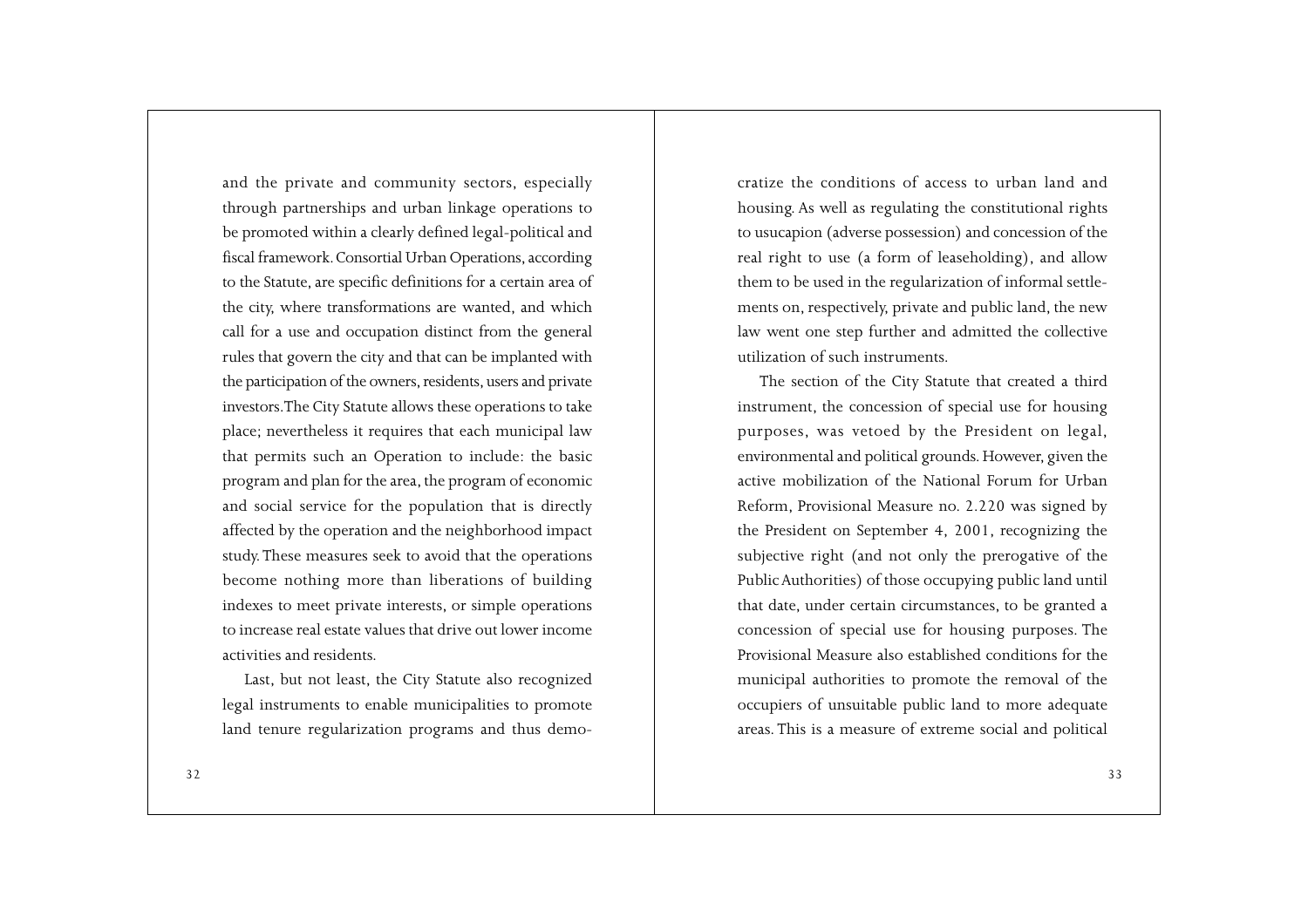importance, but its application will require a concentrated legal, political and administrative effort on the part of municipalities to respond to existing situations in a suitable legal manner that is compatible with other social and environmental interests.

The Statute embraces a set of principles that express a concept of the city and of planning and urban management – and a series of instruments that, as the very name defines, are means to achieve the desired ends. Nevertheless, it delegates – as it must – to each municipality, based on a democratic and public process, the clear definition of these ends. In this sense, the Statute functions as a type of "tool box" for local urban policy. It is the definition of the "city that we want" in Master Plans for every city, that will determine the mobilization (or not) of the instruments and their form of application. The nature and direction of the intervention and use of the instruments established by the Statute will therefore depend on the political process and the broad engagement (or not) of civil society. Those that are engaged in the transformation of cities in the direction of overcoming an exclusionary, patrimonialist, and predatory urban order will find in the City Statute an

important tool. Nevertheless, as we already know, the approval of a legal measure is only the beginning, and never the conclusion of a social process. The implementation of the law and the universalization of the application of its principles in the reconstruction of the nation's territory is the challenge that will mark the first years of the City Statute, and the possibility for building more just and beautiful cities.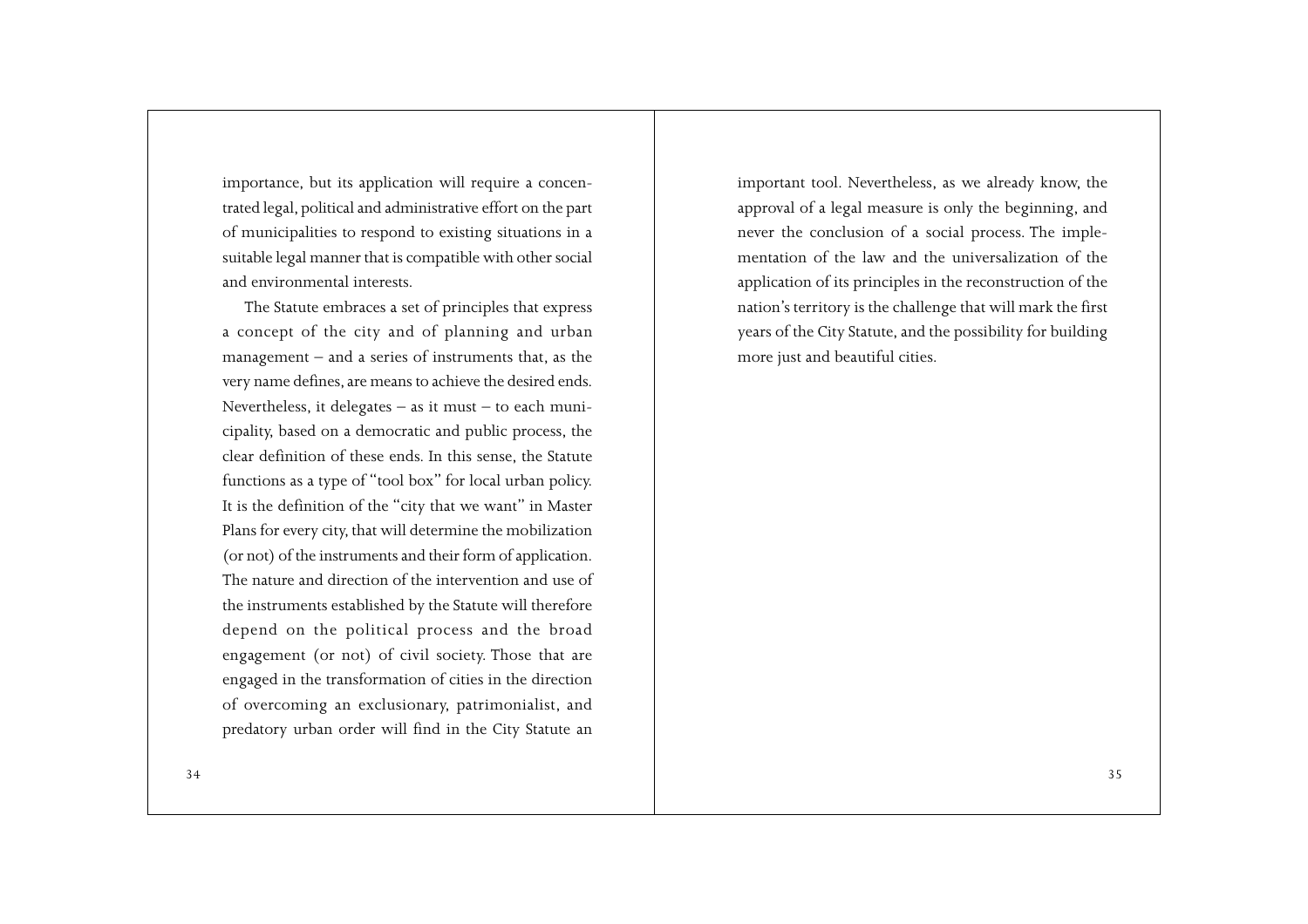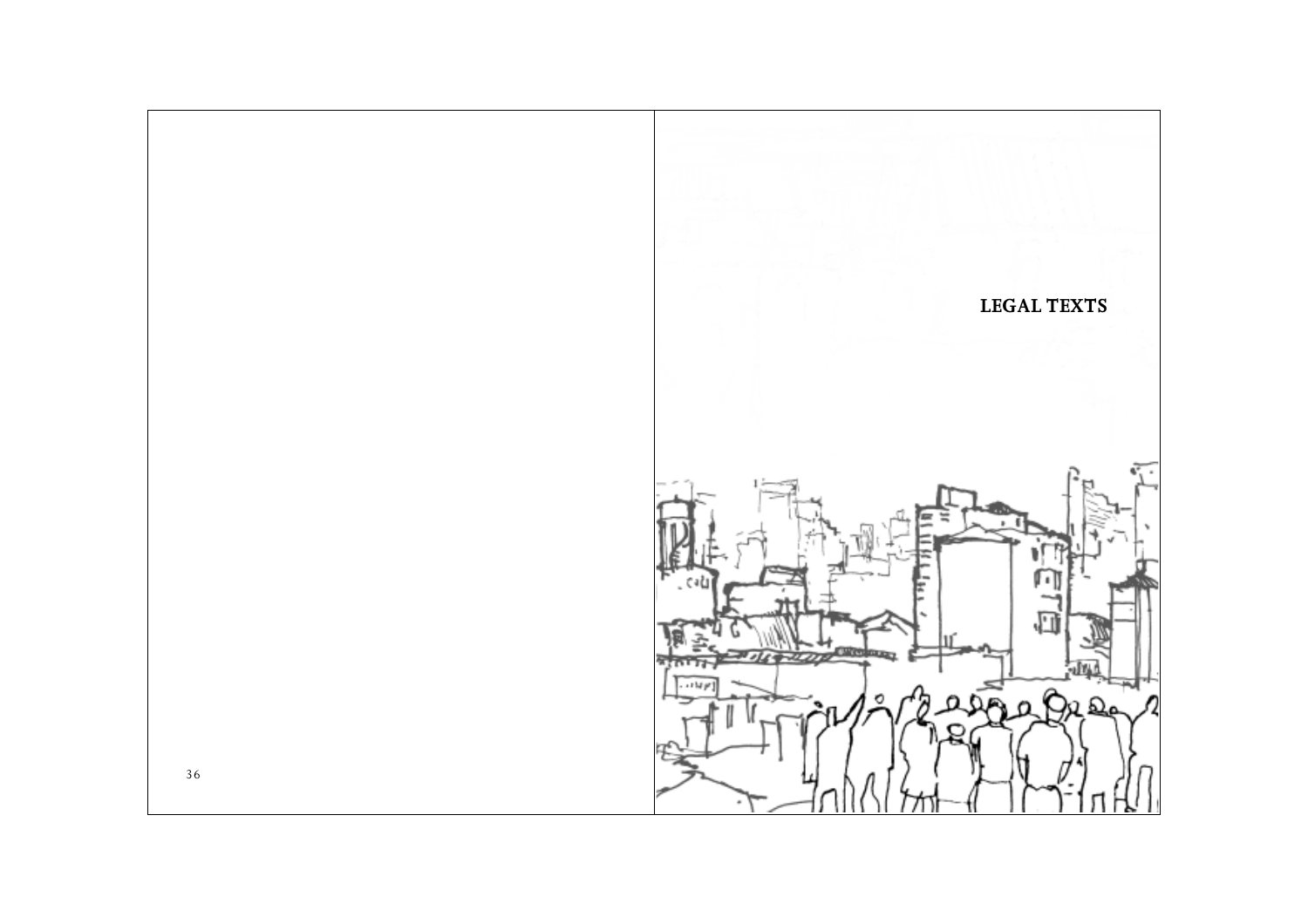## **LAW <sup>N</sup><sup>O</sup> 10.257, OF JULY 10, 2001**

This law regulates arts. 182 and 183 of the Federal Constitution, it establishes general guidelines for urban policy and other measures.

THE PRESIDENT OF THE REPUBLIC I proclaim that the National Congress decrees and I sanction the following Law:

#### **CHAPTER I**

#### GENERAL GUIDELINES

Art. 1<sup>o</sup> The provisions of this law will be applied in the execution of urban policy, which is the subject of arts. 182 & 183 of the Federal Constitution. Sole paragraph. For all effects, this Law, known as the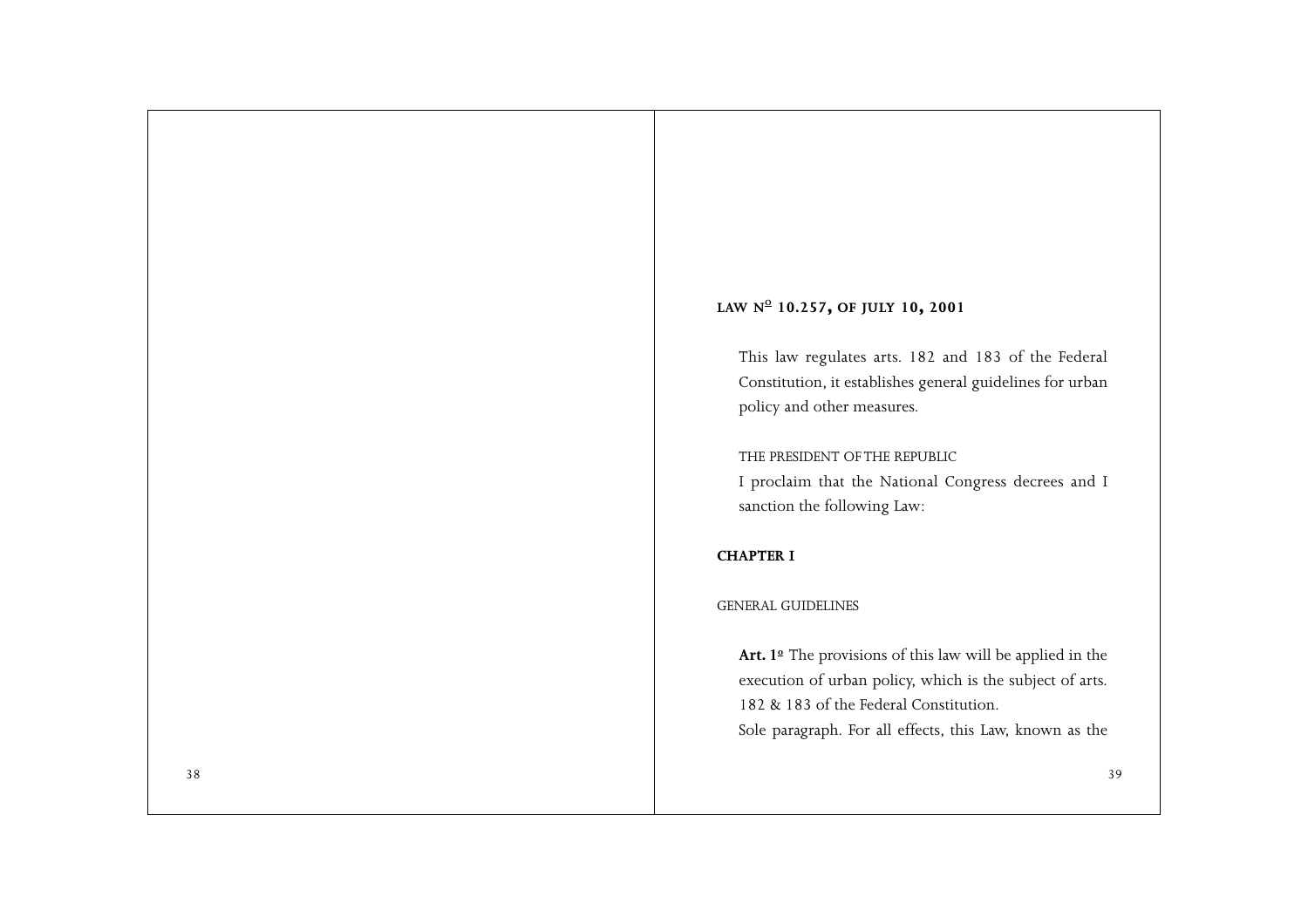City Statute, establishes norms for public order and social interest which regulate the use of urban property in favor of the common good, safety and well-being of citizens, as well as environmental equilibrium.

Art. 2<sup>o</sup> The purpose of urban policy is to give order to the full development of the social functions of the city and of urban property, through the following general guidelines: I - guarantee the right to sustainable cities, understood as the right to urban land, housing, environmental sanitation, urban infrastructure, transportation and public services, to work and leisure for current and future generations;

II - democratic administration by means of participation of the population and of the representative associations of the various segments of the community in the formulation, execution and monitoring of urban development projects, plans and programs;

III - cooperation between governments, private initiative and other sectors of society in the urbanization process, in service of the social interest;

IV - planning of the development of cities, of spatial distribution of the population and of the economic activities of the Municipality and of the territory under its area of influence, in order to avoid and correct the distortions of urban growth and its negative effects on the environment;

V - supply of urban and community equipment, transportation and public services adequate for the interests and needs of the population and the local characteristics; VI - ordering and control of land use, in order to avoid: a) the improper use of urban real estate;

b) the proximity of incompatible or inconvenient uses; c) the sub-division of land, construction or excessive or improper use in relation to urban infra-structure;

d) the installation of developments or activities that could become centers that generate traffic, without a prevision for corresponding infrastructure;

e) the speculative retention of urban real estate, which results in its under utilization or non-utilization;

f) the deterioration of urbanized areas;

g) pollution and environmental degradation;

VII - integration and complementarity between urban and rural activities, considering social economic development of the Municipality and of the territory under its area of influence;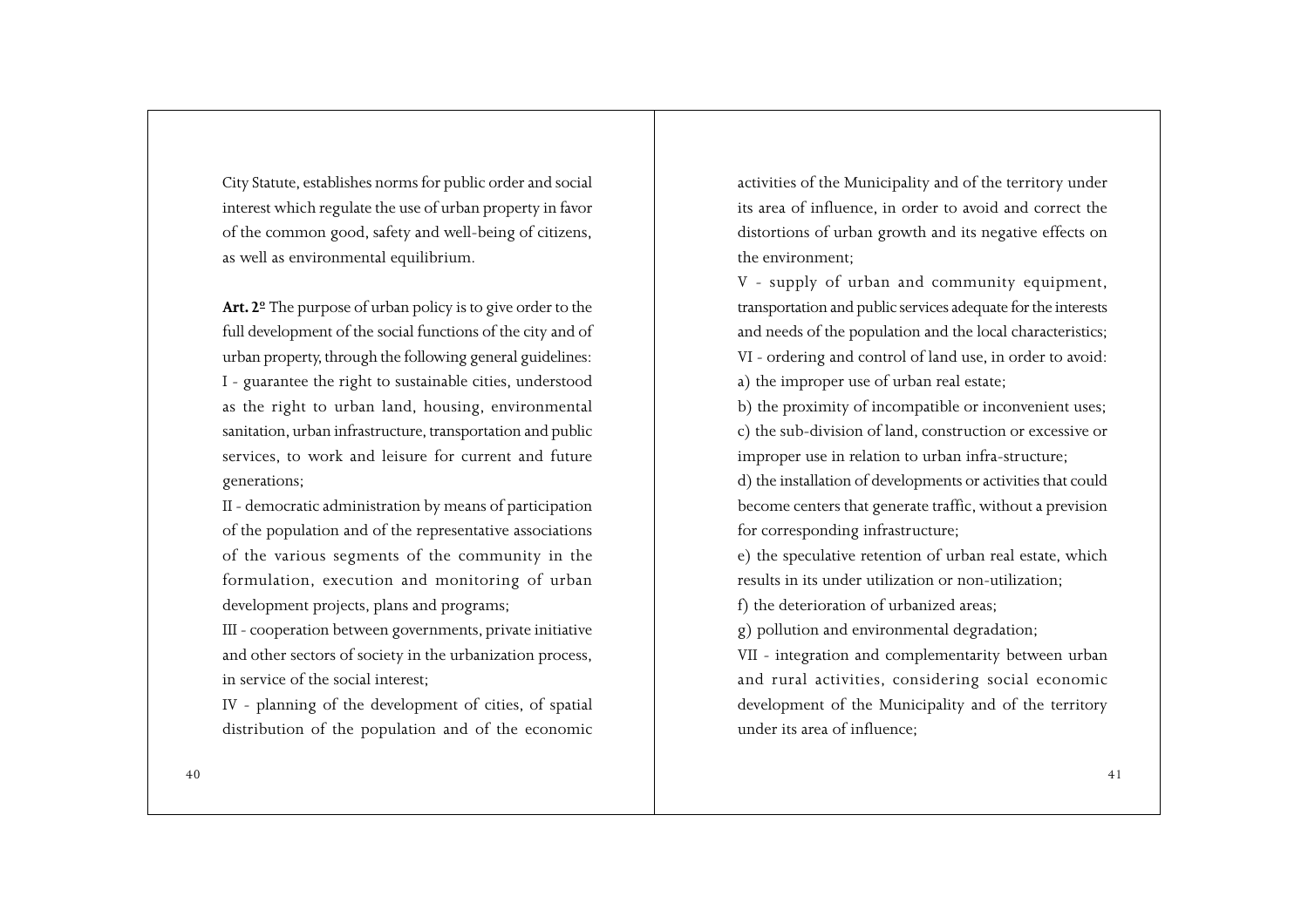VIII - adoption of production and consumption standards of goods and services and of urban expansion compatible with the limits of environmental, social and economic sustainability of the Municipality and of the territory under its area of influence;

IX - fair distribution of the benefits and burdens resulting from the urbanization process;

X - adaptation of tools of economic, tax and financial policy and of public spending to the objectives of urban development, in order to give priority to investments that generate general well-being and the fruition of the goods by different social segments;

XI - recovery of government investments that have caused an appreciation in the value of urban real estate;

XII - protection, preservation and recovery of the natural and built environment, and of the cultural, historic, artistic, landscape and archeological heritage;

XIII - a hearing with municipal government and the population interested in the processes of implantation of developments or activities with potentially negative effects on the natural or built environment, the comfort or safety of the population;

XIV - regularization of land ownership and urbanization

of areas occupied by low income populations through the establishment of special urbanization norms, and for land use and occupation and building, considering the social economic situation of the population and environmental norms;

XV - simplification of the legislation concerning subdivisions, land use, occupation and building regulations, in order to permit a reduction in costs and increase in the supply of lots and housing units;

XVI - equality of conditions for public and private agents in the promotion of developments and activities related to the urbanization process, serving the social interest.

Art. 3<sup>o</sup> It is the responsibility of the Federal Government, in addition to its other attributions related to urban policy: I - to establish legislation concerning general norms of urban law:

II - to establish legislation about norms for cooperation between the Federal government, the States and the Federal District and the municipalities in relation to urban policy, considering the equilibrium of development and of well being on a national level;

III - promote, through its own initiative and in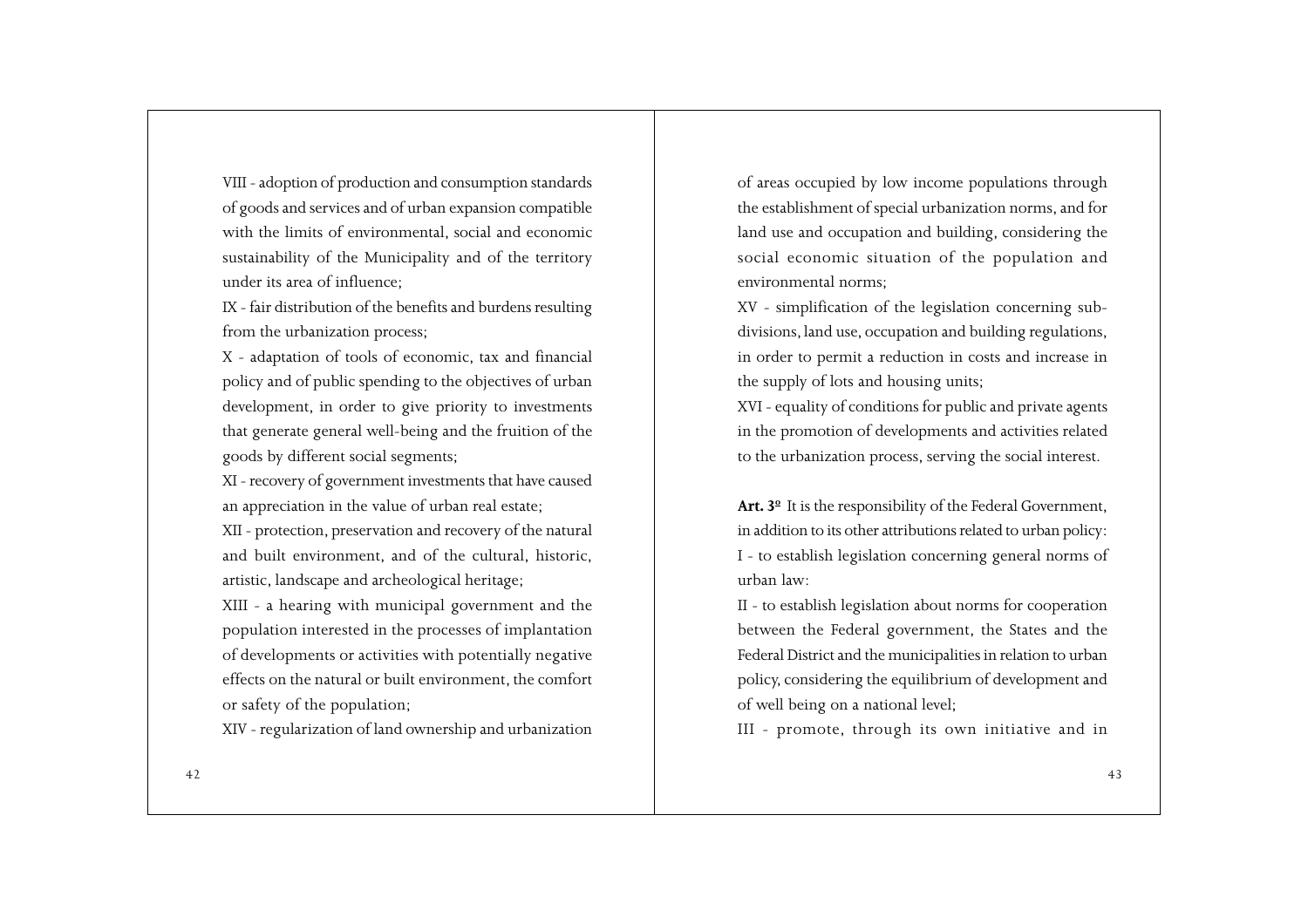conjunction with the States, the Federal District and the municipalities, housing construction programs and the improvement of housing conditions and basic sanitation; IV - institute guidelines for urban development, including housing, basic sanitation, and urban transportation; V - prepare and execute national and regional plans to order territory and economic and social development.

#### **CHAPTER II**

THE TOOLS OF URBAN POLICY

## **Section I The instruments in general**

Art. 4<sup>o</sup> For the purposes of this Law, the following – and other – tools will be used:

I - national, regional and state plans, for organization of territory and economic and social development;

II - planning of the metropolitan regions, urban and micro-regional conglomerations;

III - municipal planning, in particular: a) master plan;

b) disciplining of sub-divisions, of land use and occupation; c) environmental zoning; d) multi-annual plan; e) budget regulations and annual budget; f) participative budget management; g) sectoral plans, programs and projects; h) economic and social development plans; IV - financial and tax institutes: a) taxes on built property and urban land – IPTU; b) improvement fees; c) fiscal and financial incentives and benefits; V - legal and political institutes: a) appropriations; b) administrative right-of-ways; c) administrative limits; d) landmarking of buildings or urban real estate; e) establishment of conservation districts; f) establishment of special social interest zones; g) concession of real right to use; h) concession of special use for housing purposes; i) compulsory sub-division, building or utilization; j) special usucapion for urban property;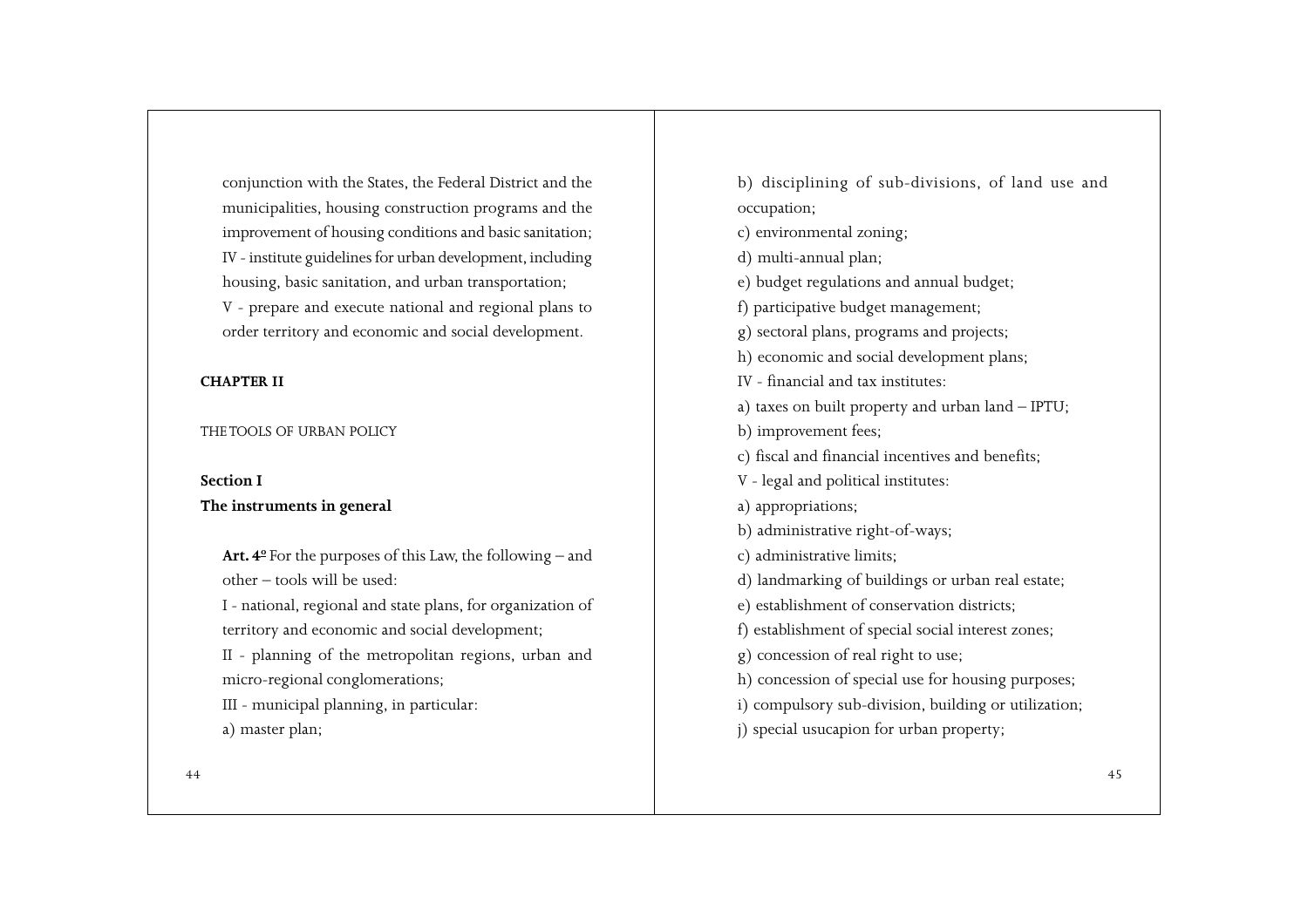- l) right to the surface;
- m) right to preemption;
- n) award with costs of the right to build or change of use;
- o) transfer of the right to build;
- p) urban operations through consortiums;
- q) land ownership regularization;
- r) free technical and legal assistance for less favored communities and social groups;
- s) popular referendum and plebiscite;
- VI Pre-project Environmental Impact Statement and Neighborhood Impact Statements.
- §  $1°$  The instruments mentioned in this article are governed by specific legislation, observing that established by this Law.
- $\S 2^{\circ}$  In the cases of social interest housing programs and projects developed by government entities that operate specifically in this area, the concession of the real right to use public real estate can be collectively contracted. §  $3°$  The tools called for in this article that require expenditure of municipal government funds should be the object of social control, guaranteeing the participation

of communities, movements and entities of civil society.

#### **Section II**

#### **Of the sub-division, building or compulsory use**

Art. 5<sup>o</sup> Specific municipal law for areas included in the master plan can determine the sub-division, building upon or compulsory use of non-built, under utilized or not utilized urban land, and should establish conditions and deadlines for the implementation of the referred to obligations.

- §  $1^{\circ}$  Real estate is considered under utilized if:
- I the utilization is lower than the minimum defined in the master plan or in related legislation;
- II (VETOED)
- §  $2<sup>o</sup>$  The owner will be notified by the Municipal Administration to comply with the requirement, and the notification should be registered in the local real estate deed office.
- § 3º The notification will be conducted as follows:
- I by employee of the responsible Municipal Government agency, to the owner of the real estate, or, if the owner is a company, to whomever has general administrative or managerial responsibility;
- II by public notice when there were three unsuccessful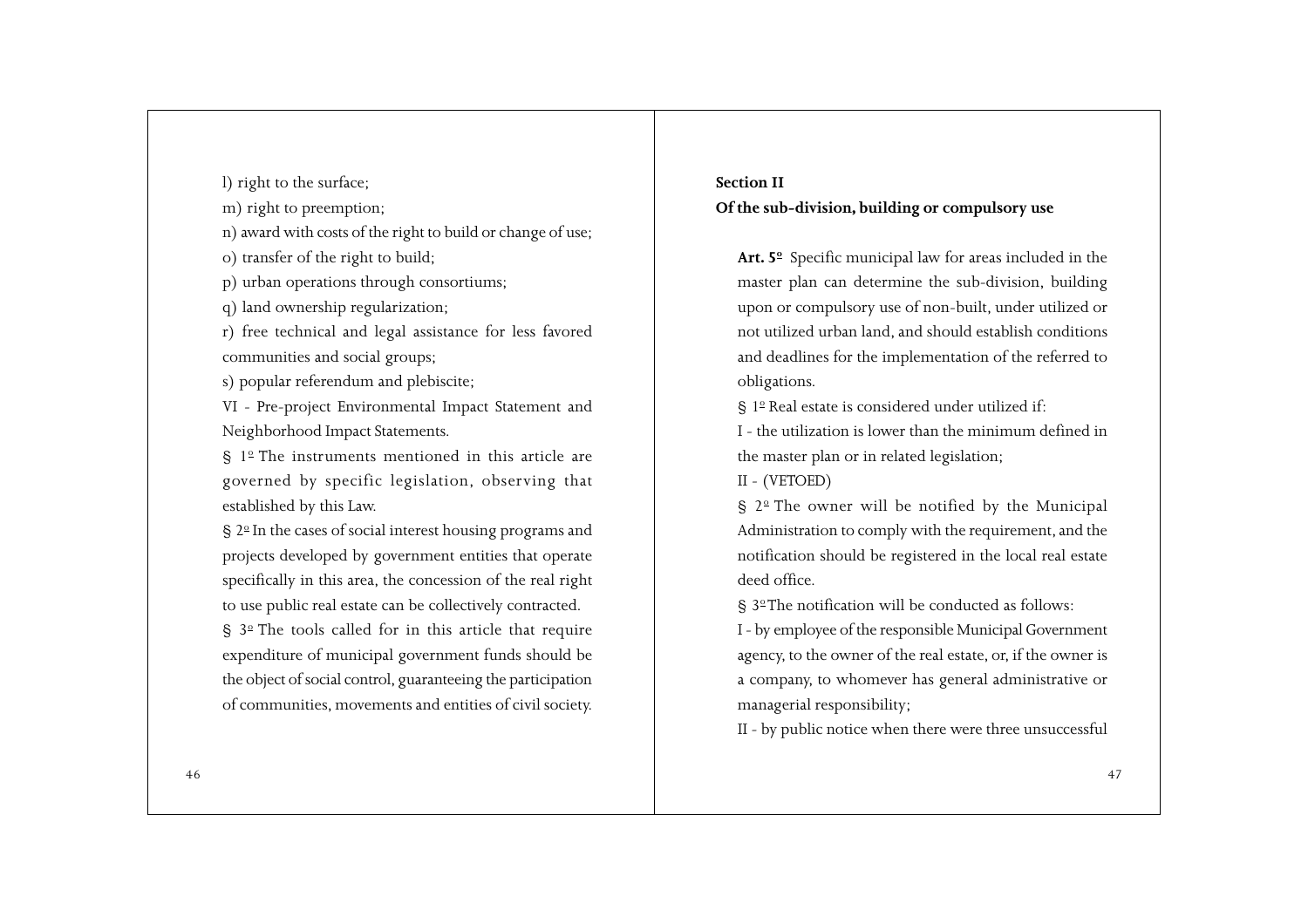attempts to notify the owner in the form called for in item I.

 $\S$  4 $\textdegree$  The deadlines referred to in the caput cannot be less than:

I - one year, from the moment of notification, for the project to be registered in the relevant municipal agency; II - two years, from the approval of the project, to initiate work at the development.

§ 5<sup>°</sup> In large scale developments, in exceptional cases, a specific municipal law which is referred to in the caput can call for the conclusion in phases, assuring that the approved development includes the project as a whole.

Art. 6<sup>o</sup> The transmission of the property, inter vivos or upon death, after the date of notification, transfers the obligations for sub-division, construction or use called for in art.  $5^{\circ}$  of this Law, without interruption of any deadlines.

#### **Section III**

#### **Property Taxes (IPTU) that are progressive over time**

Art. 7<sup>o</sup> In case of noncompliance with the conditions and deadlines established in the form of the caput of art.  $5^{\circ}$  of this Law, or if the steps called for in §  $5^{\circ}$  of art.  $5^{\circ}$  of this law are not obeyed, the Municipality can proceed to apply taxes over the built property and urban land (IPTU) that are progressive over time, through the increase of the tax rate for the period of five consecutive years.

 $\S$  1°The value of the tax rate to be applied for each year will be fixed in specific law referred to in the caput of art.  $5^{\circ}$  of this Law and will not exceed twice the value referred to the previous year, respecting a maximum rate of fifteen percent.

 $\S 2^{\circ}$  In case the obligation to sub-divide, build or use is not met in five years, the Municipality will maintain the taxes at the maximum rate, until the referred to obligation is met, to guarantee the prerogative called for in art. 8.  $\S$  3<sup>o</sup> The concession of exemptions or of an amnesty relative to the progressive taxation determined by this article is prohibited.

#### **Section IV**

## **For appropriation with payment in bonds**

Art. 8<sup>o</sup> Five years after the charging of progressive IPTU, if the property owner has not complied with the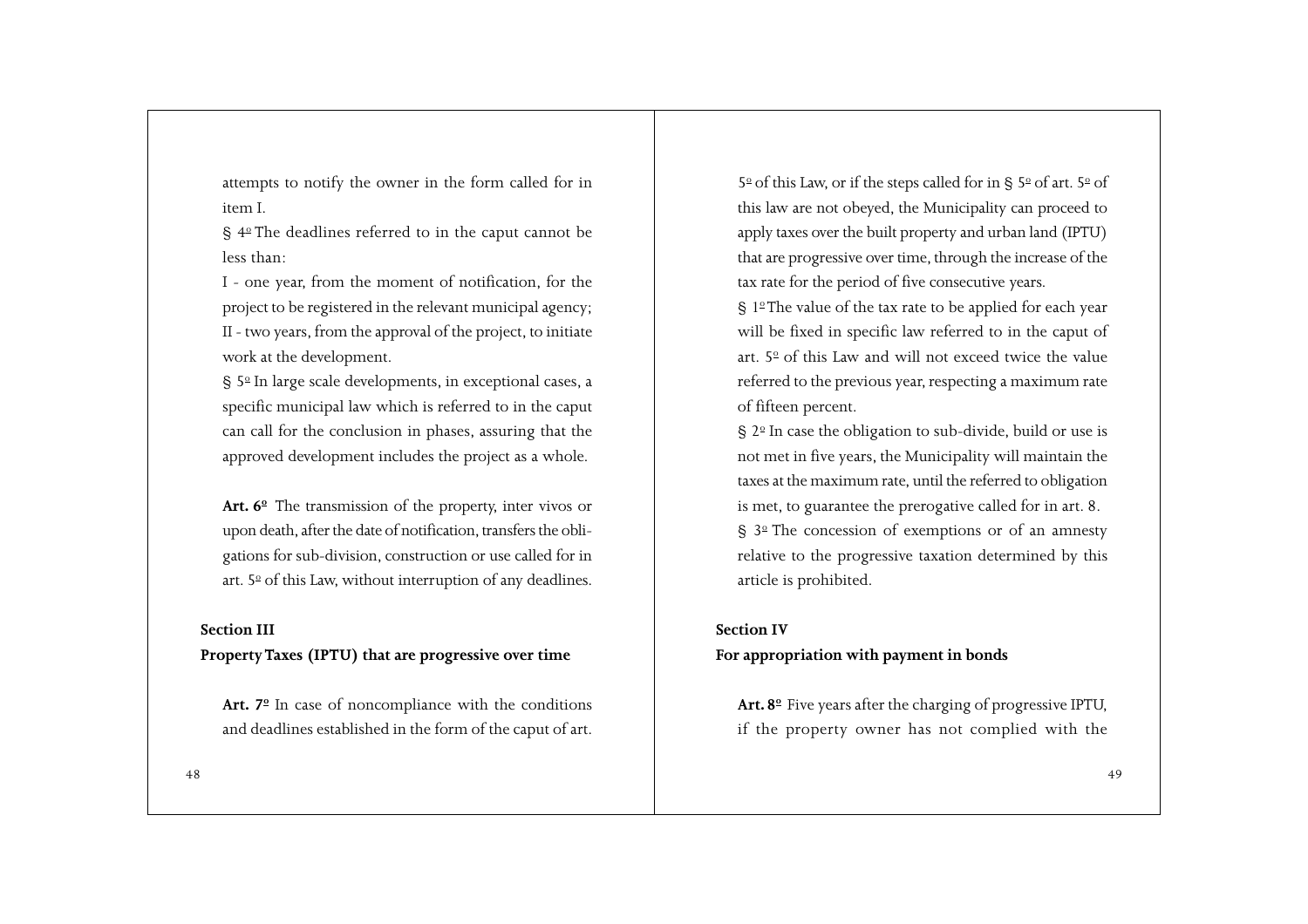obligation to sub-divide, build or use the property, the Municipality can proceed towards a appropriation of the property with payment in public debt notes.

§ 1°The public debt notes must be previously approved by the Federal Senate and will be paid back in a period of ten years, in annual, equal, and successive installments, guaranteed by the real value of the indemnity and of legal interest rates of six percent per year.

§  $2^{\circ}$  The real value of the indemnity:

I - will reflect the base value for calculation of the IPTU, discounting the total incorporated, due to the work conducted by the government in the area where the property is located after the notification mentioned in §  $2^{\circ}$  art.  $5^{\circ}$  of this Law;

II - expectations of gains, ceased profits and compensatory interest will not be computed.

§ 3ºThe bonds mentioned in this article cannot be used to pay taxes.

§ 4º The Municipality will proceed to the suitable use of the property in a maximum of five years, counting from the time it became incorporated to the public patrimony. § 5°The use of the property can be made effective directly by the government or by means of alienation or concession to third parties, observing in these cases, the proper public bidding process.  $\S$  6<sup>o</sup> The party acquiring the real estate under the terms of §  $5^\circ$  is subject to the same obligations for sub-division, building or use called for in art.  $5^{\circ}$  of this Law.

#### **Section V**

### **Special usucapion rights for urban property**

Art. 9<sup>o</sup> Someone who has possession of an urban area or building of up to two hundred and fifty square meters, for five years, uninterruptedly and without contestation, who uses it for their residence or that of their family, can establish their dominion, as long as they are not the owner of any other urban or real estate.

§ 1°The title of dominion will be conferred to the man or woman, or both, whether or not they are married or single. §  $2°$  The rights granted in this article will not be recognized to the same possessor more than once.  $\S$  3<sup>o</sup> For the purposes of this article, the legitimate heir, continues to have full rights to the possession of their predecessor as long as they reside in the property at the time it was left open to succession.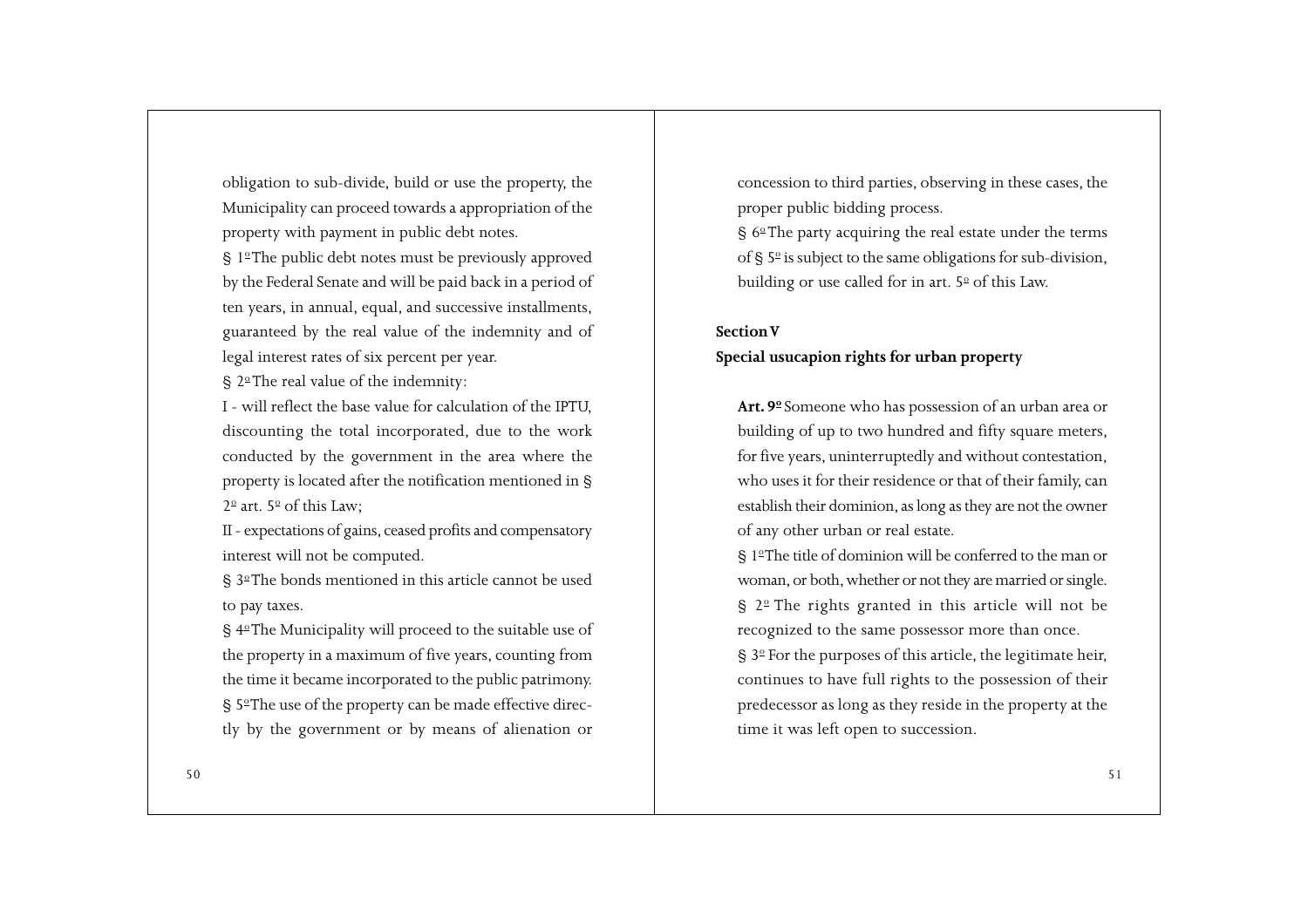**Art. 10.** Urban areas with more than two hundred and fifty square meters, occupied by the low income population for their housing, for five years, uninterruptedly and without opposition, where it is not possible to identify the land occupied by each possessor, are susceptible to collective usucapions, as long as the possessors are not owners of other urban or rural property.

§  $1^{\circ}$  The owner can, in order to count the time period required by this article, add to his possession that of his predecessor, as long as the contact is continuous for both. § 2º The special collective usucapion of urban real estate will be declared by the judge, through a sentence, which will serve as title to register in the real estate deeds office. §  $3<sup>°</sup>$  In the sentence, the judge will attribute an equal ideal portion of the land to each possessor, independently of the size of the land that each occupies, except in the case of a written agreement among the condominiums, establishing differentiated ideal portions.

§ 4º The special condominium constituted is indivisible and cannot be terminated except by favorable determination made by at least two thirds of the members of the condominium, in the case of the execution of urbanization after the constitution of the condominium.

§ 5°The determinations related to the administration of the special condominium will be taken by a majority of votes of the condominium members present, requiring the others to comply with the decision, whether or not they agree or were absent.

**Art. 11.** While the special urban action for usucapion is pending, any other actions, petitions, or possessions that come to be proposed relative to the real estate subject to usucapion will be stayed,

**Art. 12.** Legitimate parties for the proposal of an action for special urban usucapion include:

I - the possessor, in isolation, in group or supervenient; II - the possessors, in a state of co-possession;

III - as a processsual substitute, an association of community residents, duly established, with legal standing, as long as it is e xplicitly authorized by those it represents.

§  $1^{\circ}$  In the action of special urban usucapion, intervention by the Attorney General is required.

§ 2º The author should have all the benefits of the courts and of free legal assistance, as well as in the real estate deeds office.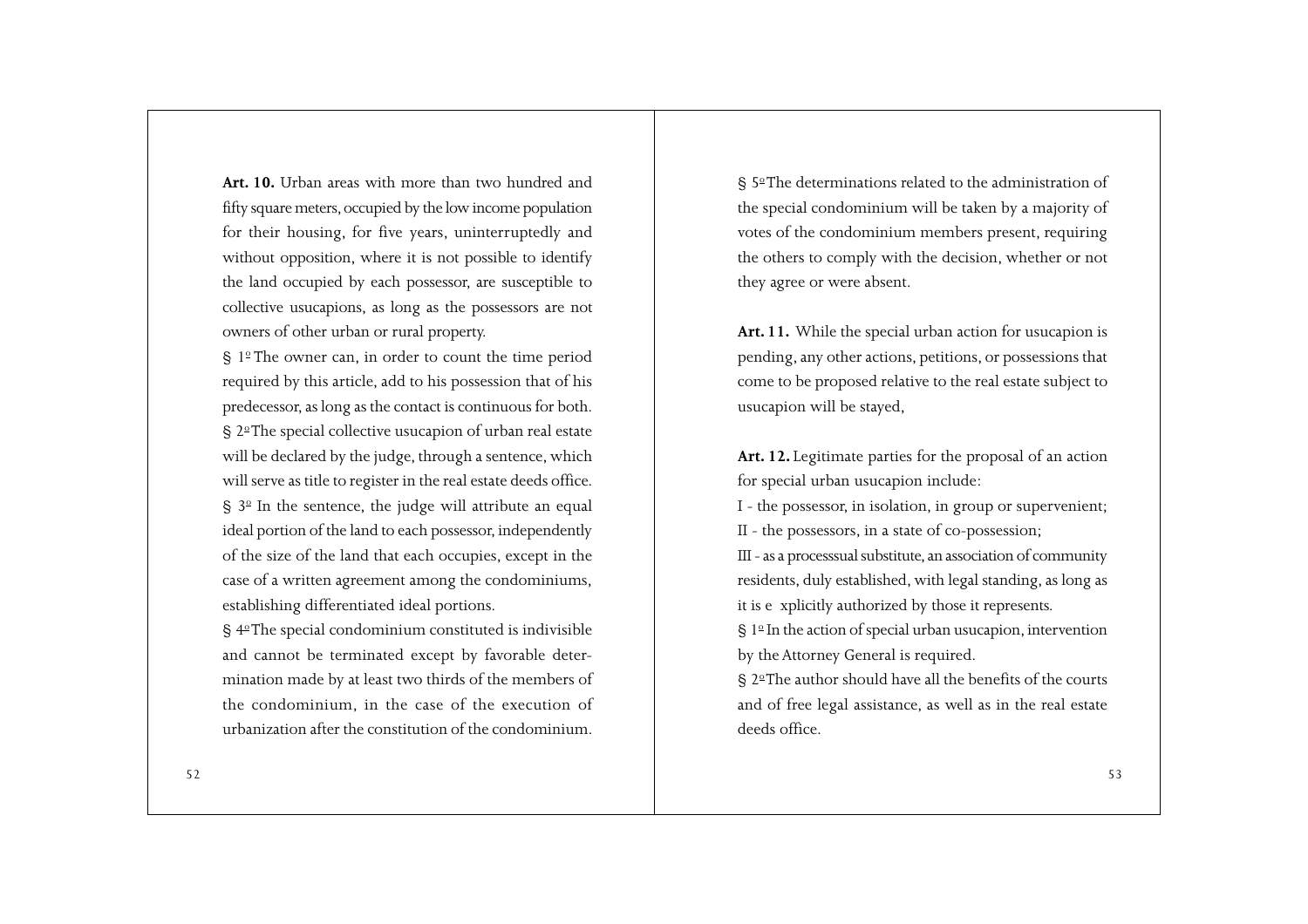**Art. 13.** Special usucapion for urban real estate can be invoked as a matter of defense, with the sentence that recognizes it considered valid title to be registered in the real estate deeds office.

**Art. 14.** In the legal action of special urban real estate usucapion, the processual writ to be observed is a summary action.

#### **Section VI**

**Concerning special use concessions for housing purposes**

**Art. 15.** (VETOED)

**Art. 16.** (VETOED)

**Art. 17.** (VETOED)

**Art. 18.** (VETOED)

**Art. 19.** (VETOED)

**Art. 20.** (VETOED)

## **Section VII Concerning surface rights**

**Art. 21.** The urban property owner will concede to another party the right to the use of the surface of their land, for a specified or unspecified time, through public deed registered in the public deeds office.

 $\S$  1<sup>o</sup> The surface right includes the right to utilize the land, the sub-soil, or the aerial space related to the land, in the form established in the respective contract, meeting the urban legislation.

 $\S$  2<sup>o</sup> The surface rights can be offered for free or at cost. § 3°The person receiving the surface rights will respond wholly for the fees and taxes on the surface of the property, also accepting responsibility proportional to their effective share of occupation, with the fees and taxes on the area that is object of the concession of the surface rights, except for any contrary disposition in the respective contract.

 $\S 4^{\circ}$ The surface right can be transferred to third parties, obeying the terms of the respective contract.

§  $5^{\circ}$  Upon death of the person receiving the surface rights, their rights are transferred to their inheritors.

 $54$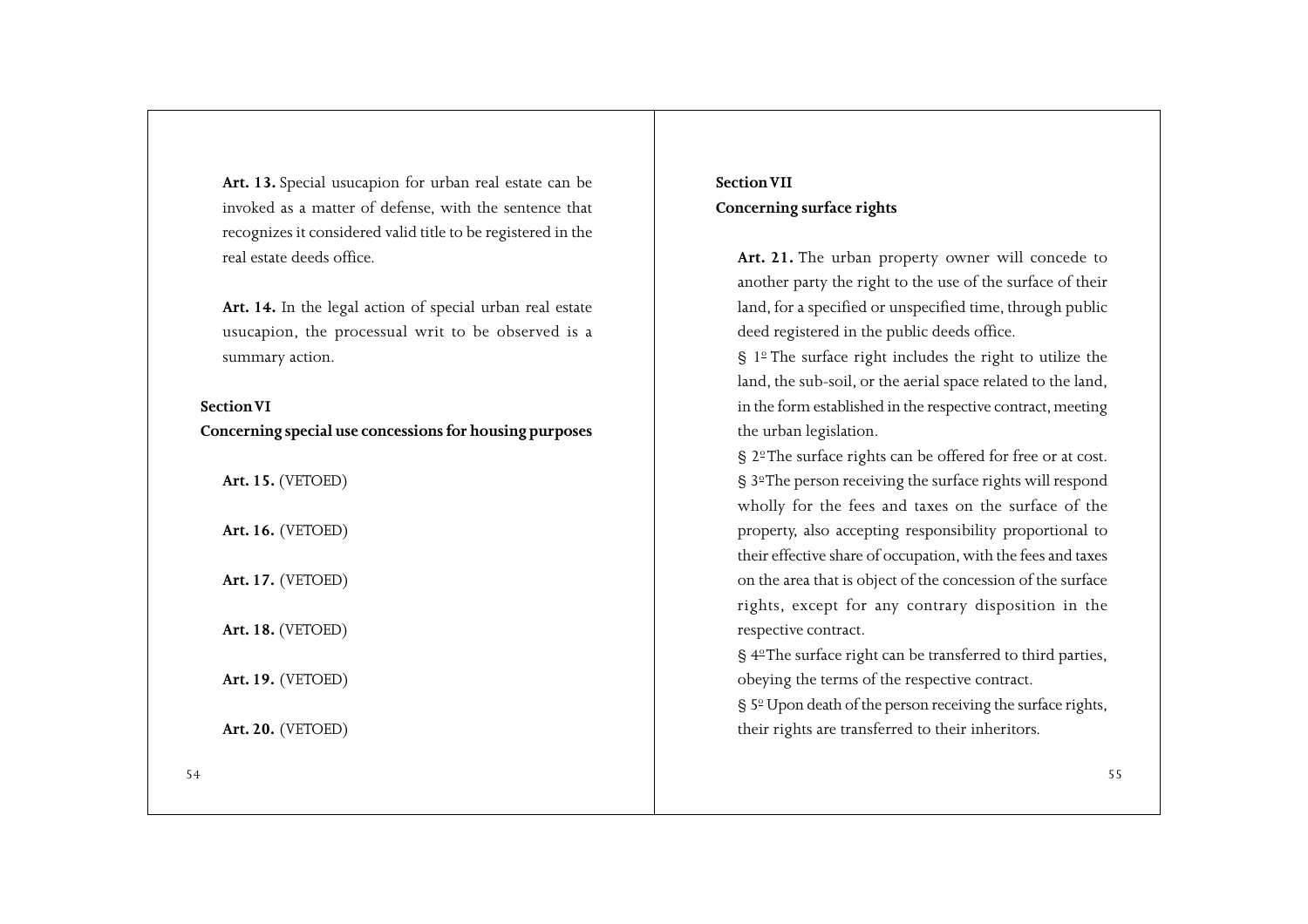**Art. 22.** In case of alienation of the land, or of the surface right, the party receiving the surface rights and the property owner respectively, will have the right of preference, in equal conditions, to the offer of third parties.

**Art. 23.** Surface rights are terminated:

I - by the expiration of the deadline;

II - by the failure to comply with the contractual obligations assumed by the person assuming the surface rights.

**Art. 24.** Upon termination of the surface rights, the property owner will recover the full domain over the land, as well as the accessions and improvements made to the real estate, independent of indemnification, if the parties have not stipulated otherwise in the respective contract.

 $\S$  1<sup>o</sup> Before the final termination of the contract, the surface rights are terminated if the person receiving the surface rights give to the land a use distinct from that for which it was conceded.

§ 2º The extinction of the surface rights will be registered in the real estate deed office.

## **Section VIII The right to preemption**

**Art. 25.** The right to preemption confers to the municipal government preference in the purchase of urban real estate subject to alienation at cost between private parties.  $\S 1^{\circ}$  Municipal law based on the master plan will establish areas in which will apply the right to preemption and will establish a period of enforcement, not greater than five years, renewable from one year after the duration of the initial period of enforcement.

 $\S 2^{\circ}$ The right to preemption is assured during the period of enforcement established in the form of §  $1^\circ$ , independent of the number of alienations of the real estate in question.

Art. 26. The right to preemption will be exercised whenever the government needs areas for:

I - regularization of land ownership;

II - execution of social interest housing programs and projects;

III - establishment of a land reserve;

IV - ordering and guidance of urban expansion;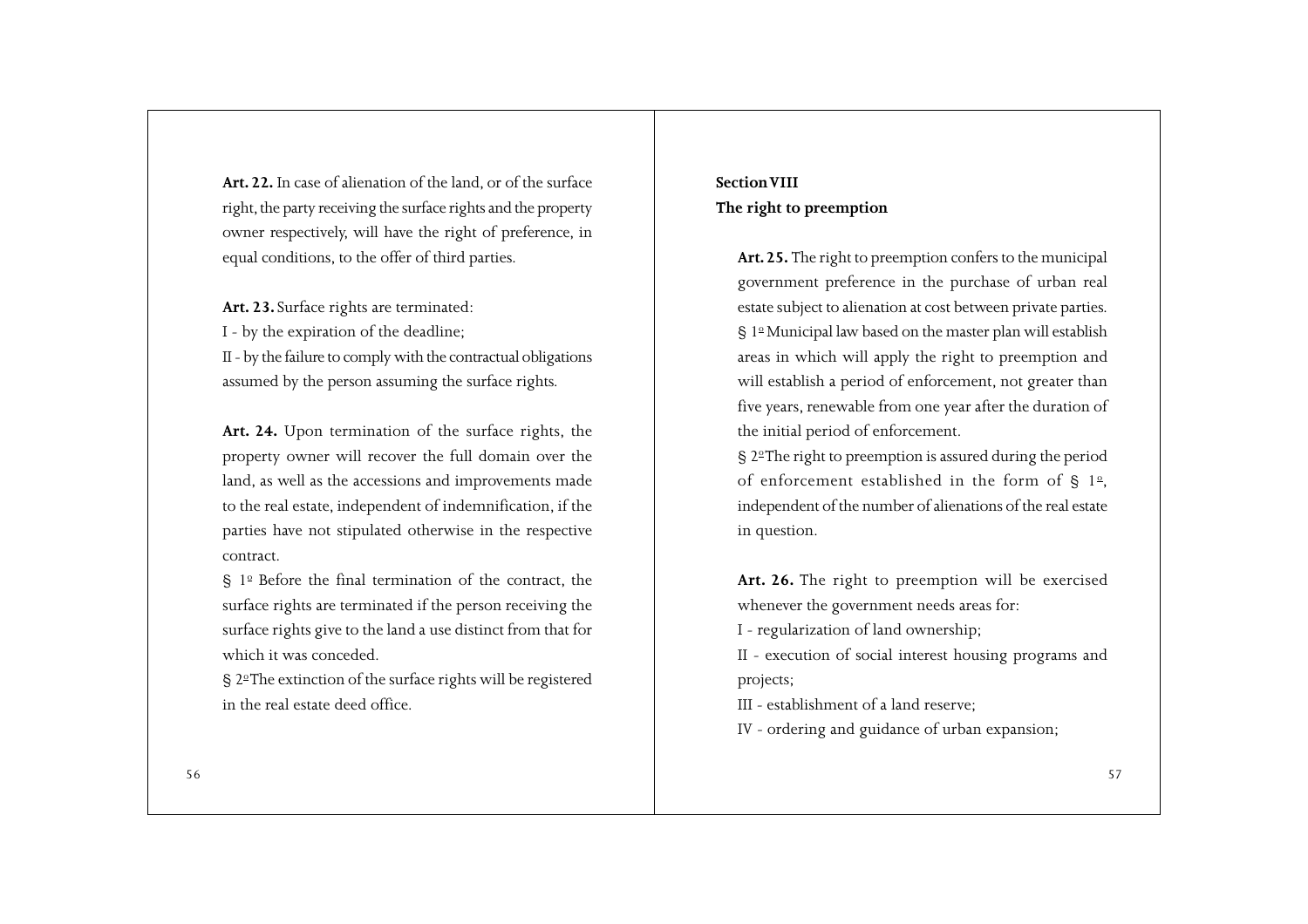V - implantation of urban and community equipment; VI - creation of public spaces for leisure and green areas; VII - creation of conservation districts or protection of other areas of environmental interest;

VIII - protection of areas of historic, cultural or landscape interest;

IX - (VETOED)

Sole paragraph. The municipal law called for in §  $1^{\circ}$  of art. 25 of this Law should include each area in which the right to preemption will be applied for one or more of the purposes indicated by this article.

**Art. 27.** The owner should notify of his intention to alienate the property so that the Municipality, within a maximum period of 30 days, manifests by writing its interest in purchasing it.

§  $1°$  The notification mentioned in the caput will be annexed to the proposal to purchase signed by the third party interested in purchasing the real estate, on which will be indicated the payment terms and period of validity. §  $2°$  The municipality will publicize, in an official journal and in at least one local or regional newspaper of wide circulation, an official statement of notification

received in terms of the caput and of the intention to acquire the real estate under the conditions presented in this proposal.

§  $3°$  Once the deadline mentioned in the caput has expired without any declaration of interest, the property owner is authorized to undertake alienation to third parties, in the conditions presented in the proposal.

 $\S 4^{\circ}$  Once the sale to third parties is realized, the owner will be required to present to the Municipality, within a period of thirty days, a copy of the public real estate transaction deed.

 $\S$  5<sup>o</sup> An alienation processed in conditions different than the proposal presented is void of complete rights. §  $6^{\circ}$  If the hypothesis presented in §  $5^{\circ}$  takes place, the Municipality can acquire the real estate for the base appraised value of the IPTU or by the value indicated in the proposal presented, if this is inferior.

#### **Section IX**

**Award with costs of the right to build**

**Art. 28.** The master plan can establish areas in which the right to build can be exercised above the basic floor area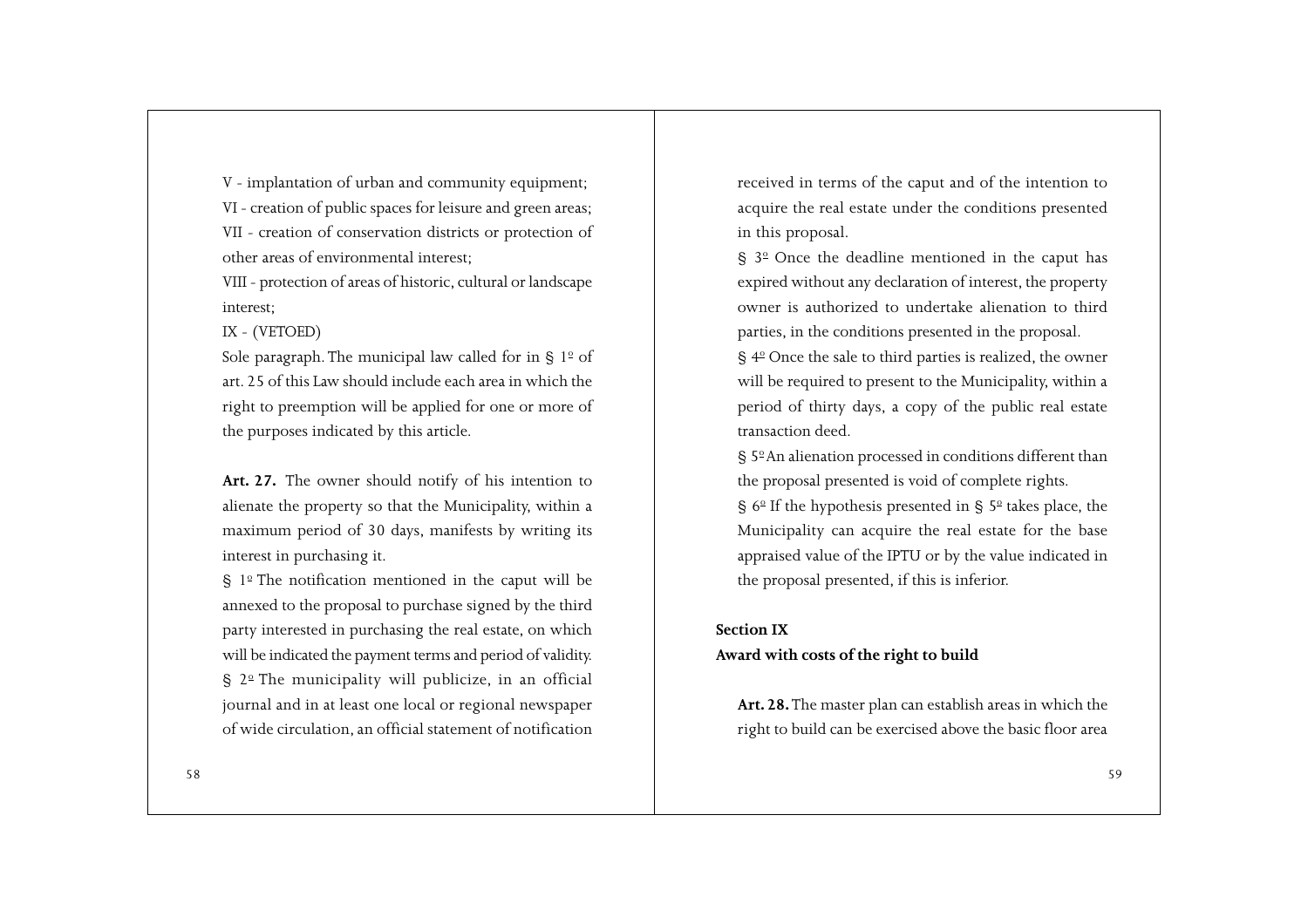ratio adopted, through a compensation to be offered by the beneficiary.

 $\S$  1<sup>o</sup> For the purposes of this Law, floor area ratio is the relationship between the built area and the lot size. § 2º The Master Plan can establish a single basic floor area ratio for the entire urban zone or one that is differen-

tiated by a specific area within the urban zone. § 3<sup>o</sup> The Master Plan will define the maximum limits to

be reached by the floor area ratio, considering the proportion between the existing infrastructure and the increased density expected in each area.

**Art. 29.** The master plan can establish areas in which can be permitted alterations in land use, through a counterpart offered by the beneficiary.

**Art. 30.** A specific municipal law will establish the conditions to be observed for the award with cost of the right to build and the alteration in use established: I - the formula for calculation of the charge; II - the cases that can be exempt for payment of the award; III - the counterpart issued by the beneficiary.

**Art. 31.** The resources received from the adoption of the award at cost of the right to build and the alteration in use will be applied for the purposes established in lines I to IX of art. 26 of this Law.

#### **Section X**

#### **Of consortial urban operations**

**Art. 32.** Specific municipal law, based on the master plan, can limit the area for application of the consortial operations.

 $\S$  1<sup>o</sup> A consortial urban operation is the totality of the interventions and measures coordinated by the municipal government, with the participation of owners, residents, permanent users and private investors, with the objective of undertaking structural urban transformations, social improvements and environmental benefits in a given area.

§  $2°$  Urban consortial operations can include:

I - the modification of rates and characteristics for the sub-division, use and occupation of land, as well as the alterations of building norms, considering the environmental impacts that stem from them;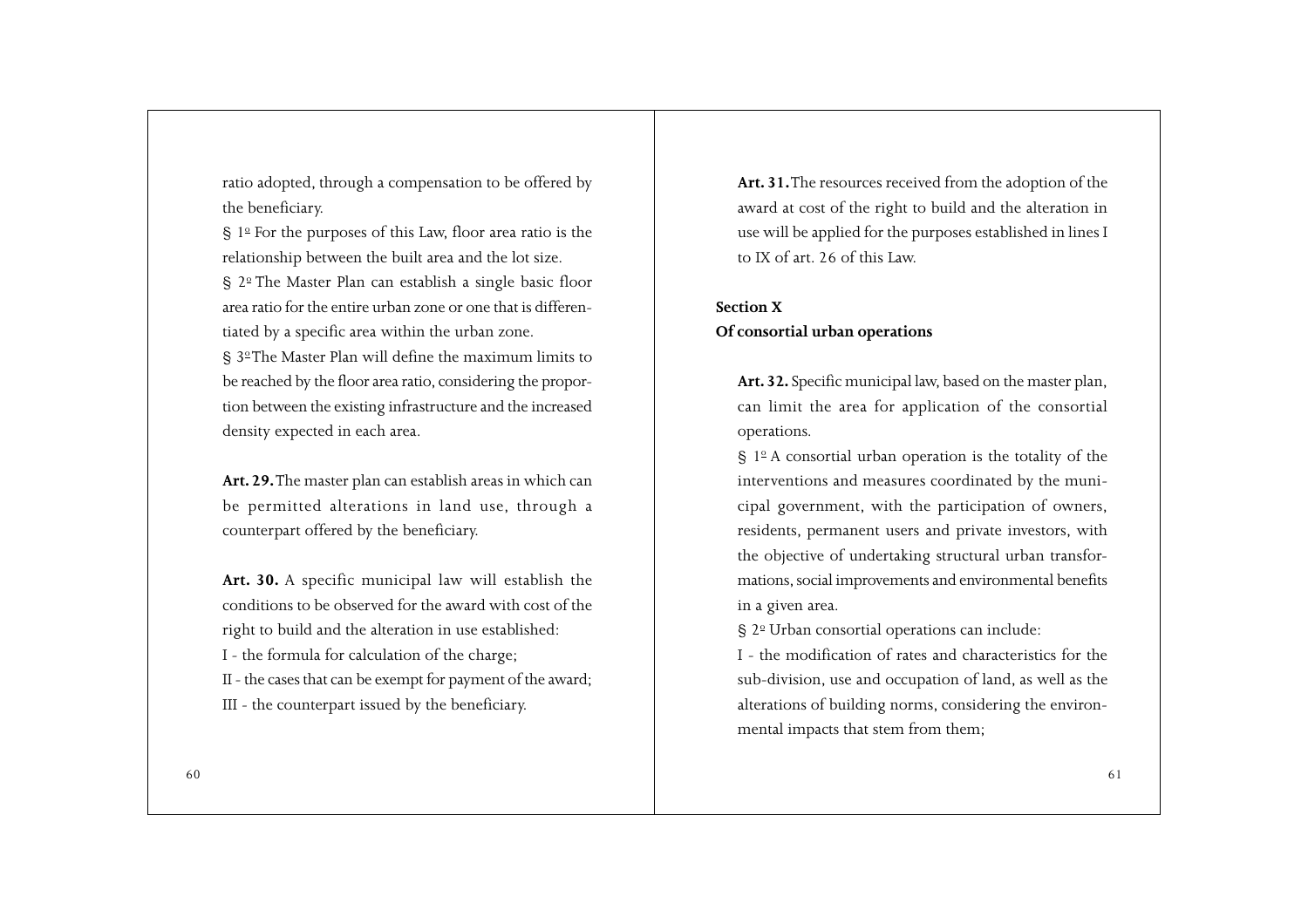II - the regularization of construction, reform or expansion not executed in violation of current legislation.

**Art. 33.** The specific law that approves the urban consortial operation will include the plan for urban consortial operation, containing, in the minimum:

I - the definition of the area to be affected;

II - the basic program for occupation of the area;

III - the program for economic and social servicing of the population directly affected by the operation;

IV - the finalities of the operation;

V - a neighborhood impact study conducted before construction;

VI - compensation to be demanded from the owners, permanent users and private investors due to the use of the benefits established in inserts I and II of  $\S 2^{\circ}$  of art. 32 of this Law;

VII - the form of control of the operation, which must be shared with representatives from civil society.  $\S 1^{\circ}$ The resources obtained by the municipal government in the form of insert VI of this article will be exclusively invested in the consortial urban operation itself.

 $\S$  2<sup>o</sup> Based on the approval of the specific law indicated

in the caput, any licenses and authorizations issued by the municipal government in violation of the consortial urban operation are null.

**Art. 34.** The specific law that approves the consortial urban operation can call for the issue by the Municipality of an established number of certificates for potential additional construction, which will be alienated at auction or used directly in payment for work required for the operation itself.

 $\S 1^{\circ}$ The certificates for potential additional construction will be freely traded, but convertible to the right to build solely in the area that is the object of the operation.

 $\S 2^{\circ}$  Once the request for the license to build is presented, the certificate for additional potential will be used in payment for the area of construction that exceeds the standards established by the land use and occupation legislation, until the limit fixed by the specific law that approves the urban consortial operation.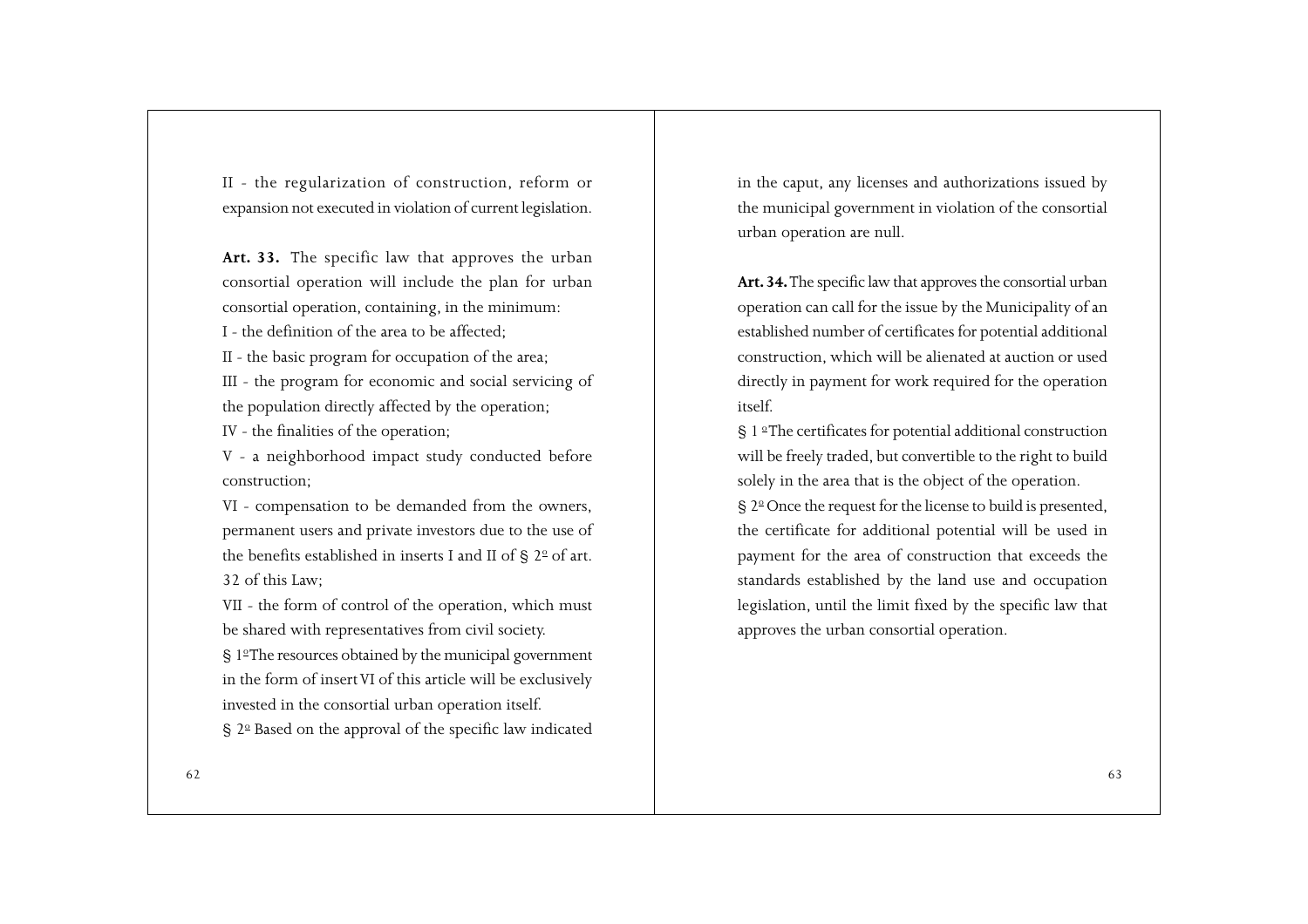## **Section XI Of the transfer of the right to build**

**Art. 35.** Municipal law, based on the master plan, can authorize the owner of urban real estate, whether public or private, to exercise in another location, or alienate, through public deed, the right to build established in the master plan or in related urban legislation, when the referred to property is considered necessary for purposes of: I - implantation of urban and community equipment; II - preservation when the real estate considered is of historic, environmental, landscape, social or cultural interest;

III - serve programs for land ownership regularization, urbanization of areas occupied by low-income population and social interest housing.

 $\S$  1<sup>o</sup> The same possibility can be conceded to the owner who donates his real estate to the government, or part of it, for the purposes called for in items I to III of the caput.  $\S$  2<sup>o</sup> The municipal law referred to in the caput will establish the conditions relative to the application of the transfer of the right to build.

## **Section XII Concerning the Neighborhood Impact Study**

**Art. 36.** Municipal law will define the private and public developments and activities in urban areas that will require the previous preparation of a Neighborhood Impact Study (EIV) to obtain the licenses or authorizations to build, expand or operate from the municipal government.

**Art. 37.** The EIV will be executed in such a way as to consider the positive and negative effects of the development or activity concerning the quality of life of the population residing in the area and its proximities, including the analysis, at least, of the following questions: I - population density;

II - urban and community equipment;

III - land use and occupation;

IV - real estate appreciation;

V - generation of traffic and demand for public transportation;

VI - ventilation and illumination;

VII - urban landscape and natural and cultural heritage. Sole paragraph. The documents that comprise the EIV will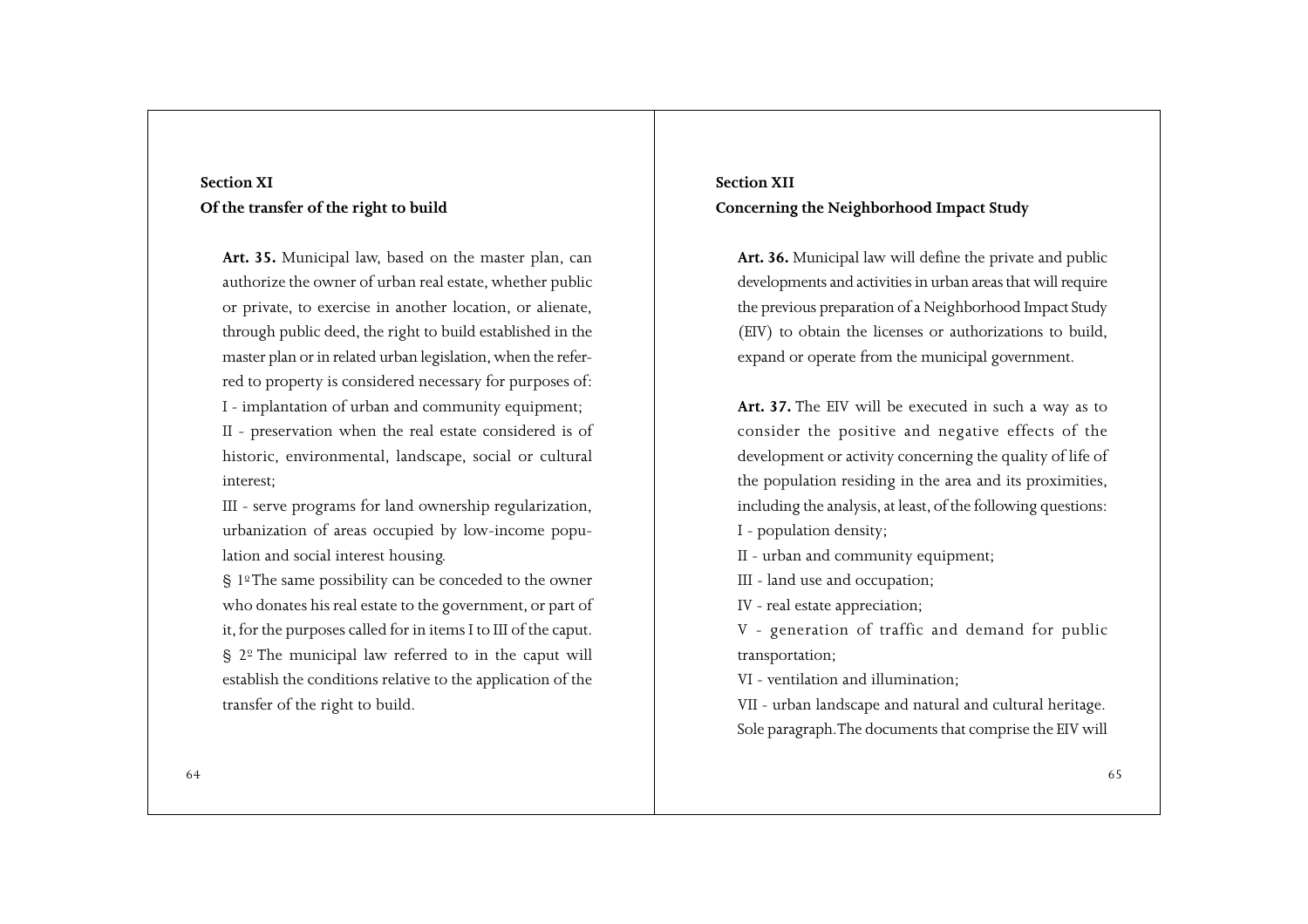be publicized and will be made available for public consultation, by the competent municipal government agency to anyone interested.

**Art. 38.** The preparation of the EIV will not substitute the preparation and approval of the previous environmental impact statement required under the terms of environmental law.

#### **CHAPTER III**

#### THE MASTER PLAN

**Art. 39.** Urban property fulfills its social function when it meets the basic requirements for establishing order for the city expressed in the master plan, assuring attending the needs of the citizens concerning quality of life, social justice and development of economic activities, respecting the rights established in art.  $2^{\circ}$  of this Law.

**Art. 40.** The Master Plan, approved by municipal law, is the basic instrument of urban development and expansion policy.

 $\S$  1°The master plan is an integral part of the municipal planning process, and the multi-year plan, the budget guidelines and the annual budget should incorporate the rights and priorities established in the plan.

 $\S$  2<sup>o</sup> The master plan should encompass the Municipal territory as a whole.

§ 3<sup>o</sup> The law that institutes the master plan should be revised, at least, every 10 years.

§ 4<sup>o</sup> In the process of preparation of the master plan and in the monitoring of its implementation, the municipal Legislative and Executive powers will guarantee:

I - the promotion of public hearings and debates with the participation of the population and associations that are representative of the various segments of the community;

II - publicity concerning the documents and information produced;

III - access to the documents and information produced for anyone interested.  $\S 5^{\circ}$  (VETOED)

**Art. 41.** The master plan is mandatory for cities: I - with more than 20,000 inhabitants;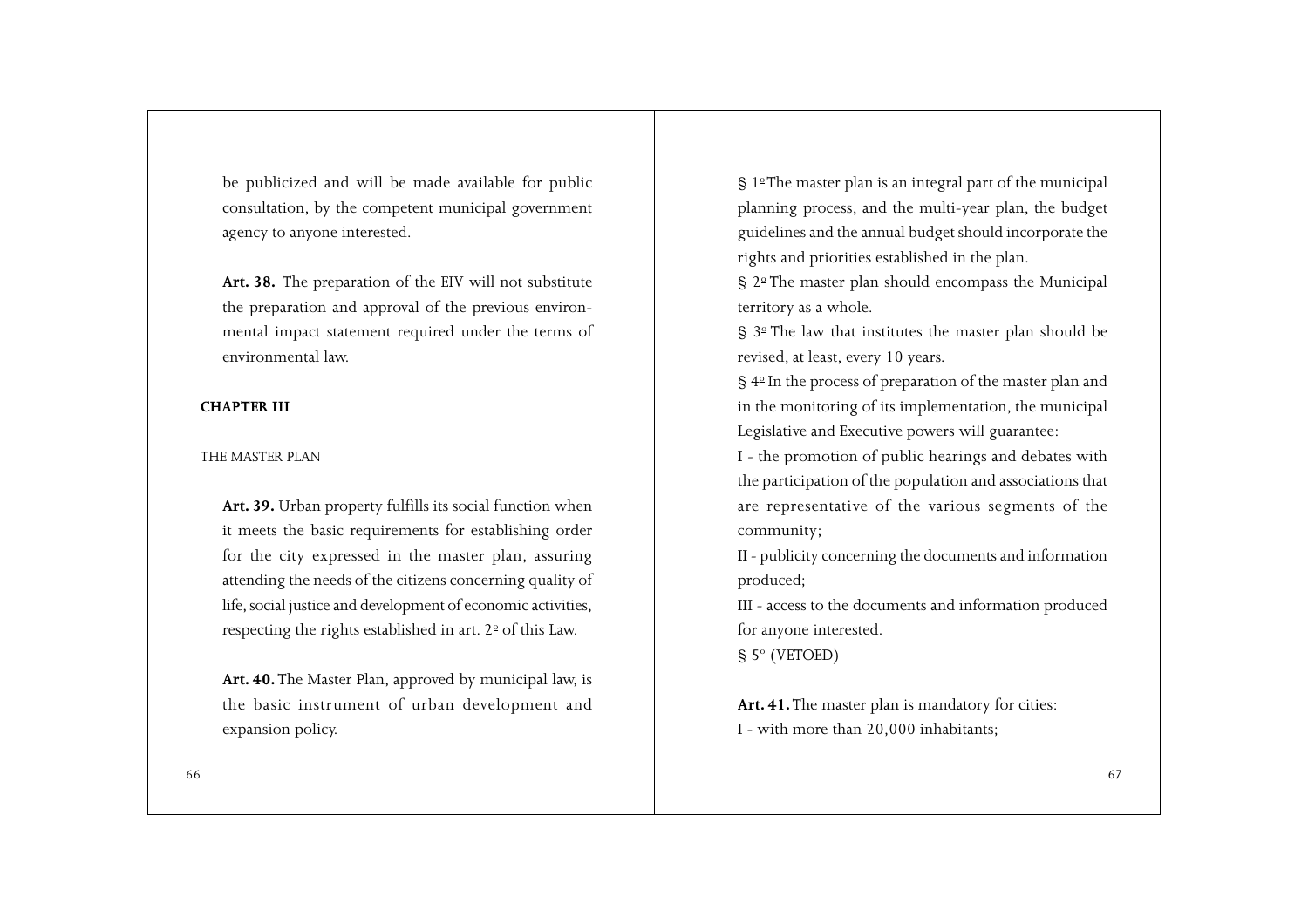II - members of metropolitan regions and urban conglomerations;

III - where the municipal government will intend to use the instrument established in §  $4^{\circ}$  of art. 182 of the Federal Constitution;

IV - members of special tourist interest areas;

V - inserted in the area of influence of developments or activities with significant environmental impact in the regional or national domain.

 $\S$  1<sup>o</sup> In the case of the realization of developments or activities included in item V of the caput, the technical and financial resources for the preparation of the master plan will be inserted among the compensatory measures adopted.

§  $2°$  In the case of cities with more than 500,000 inhabitants, an integrated urban transport plan should be prepared, compatible with the master plan or inserted within it.

**Art. 42.** The Master Plan should minimally contain:

I - the delimitation of the urban areas where sub-divisions, building or compulsory use are applied considering the existence of infrastructure and demand for use, according to art.  $5^{\circ}$  of this Law:

II - dispositions required by arts. 25, 28, 29, 32 and 35 of this Law;

III - system of oversight and control.

#### **CHAPTER IV**

DEMOCRATIC ADMINISTRATION OF THE CITY

**Art. 43.** To guarantee the democratic administration of the city, the following, and other, instruments should be utilized:

I - urban policy counsels, at the national, state and municipal levels;

II - debates, hearings and public consultations;

III - conferences about subjects of urban interest, at the national, state and municipal level;

IV - popular initiative for proposed laws and plans, programs and urban development projects; V - (VETOED)

**Art. 44.** Within the municipal realm, participative budget management indicated in line f of item III of art. 4<sup>o</sup> of this law will include conducting debates, hearings, and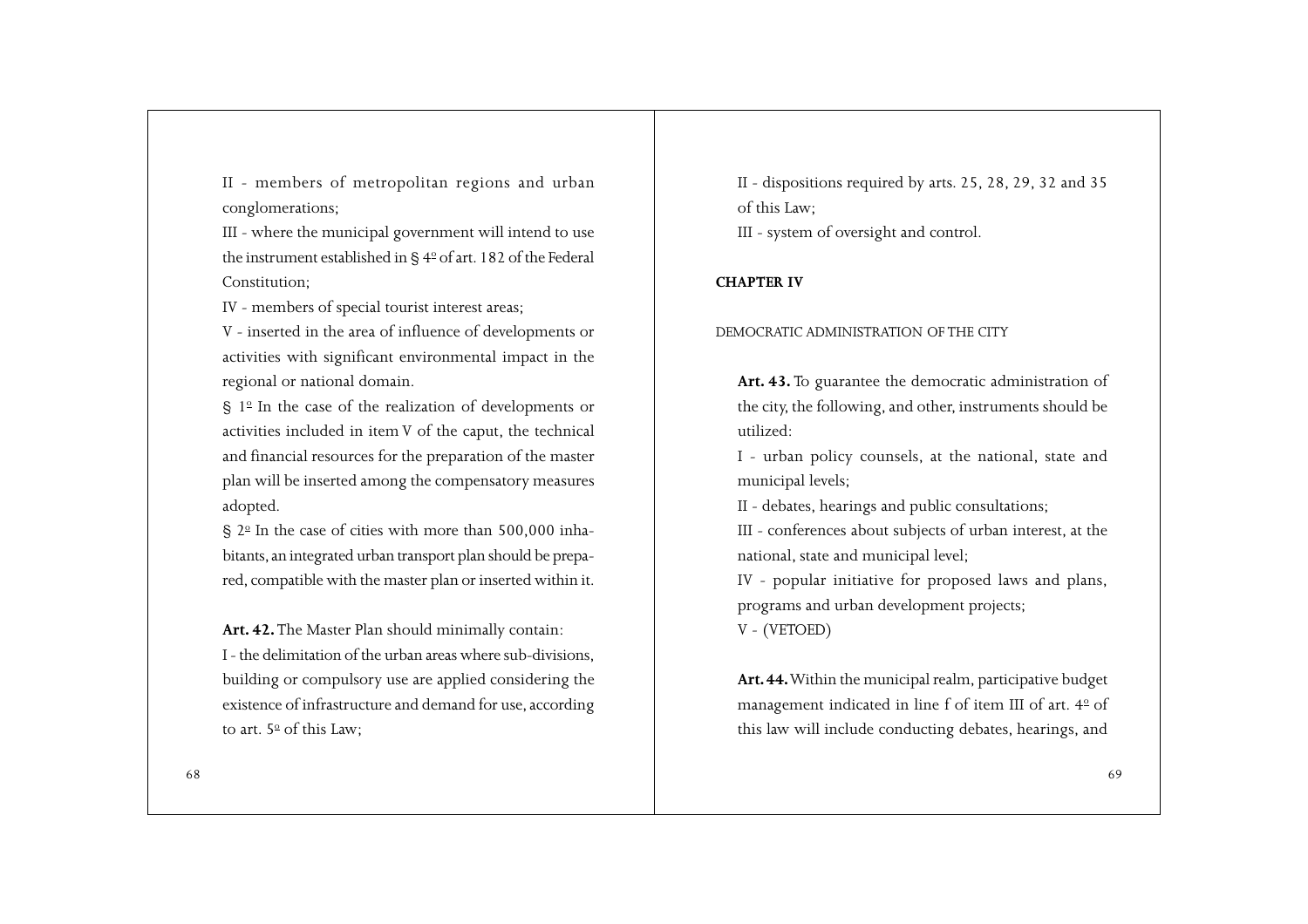public consultations about the proposals of the multiannual plan, the budget guidelines law and the annual budget, as a mandatory condition for their approval by the City Council.

**Art. 45.** The administrative entities of metropolitan regions and urban conglomerations must include the significant participation of the population and of associations that represent various segments of the community, in order to guarantee the direct control of their activities and the complete exercise of citizenship.

#### **CHAPTER V**

#### GENERAL MEASURES

**Art. 46.** The municipal government can extend to the owner affected by the obligation determined by the caput of art.  $5^{\circ}$  of this Law, the creation of a real estate consortium as a way to establish financial viability for the real estate.

§ 1º The real estate consortium is considered a way to make viable the implantation of urban infrastructure or building plans by means of which the owner transfers his real estate to the municipal government, and after the realization of the work, receives, as payment, real estate units, with suitable urban infrastructure or actually built.

 $\S$  2<sup>o</sup> The value of the real estate units to be delivered to the owner will correspond to the value of the real estate before the execution of the work, observing the determinations of  $\S$  2<sup>o</sup> of art. 8 of this Law.

**Art. 47.** The taxes on urban real estate, as well as the fees related to public urban services, will be distinguished as a function of their social interest.

**Art. 48.** In the case of social interest housing programs and projects, developed by Public organs or entities with specific activity in this area, the concession contracts of the real right to use public real estate:

I - will have for all legal purpose, be considered as public register, and the requirements of item II of art. 134 of the Civil Code do not apply;

II - will constitute a title of mandatory acceptance in a guarantee of for housing financing contracts.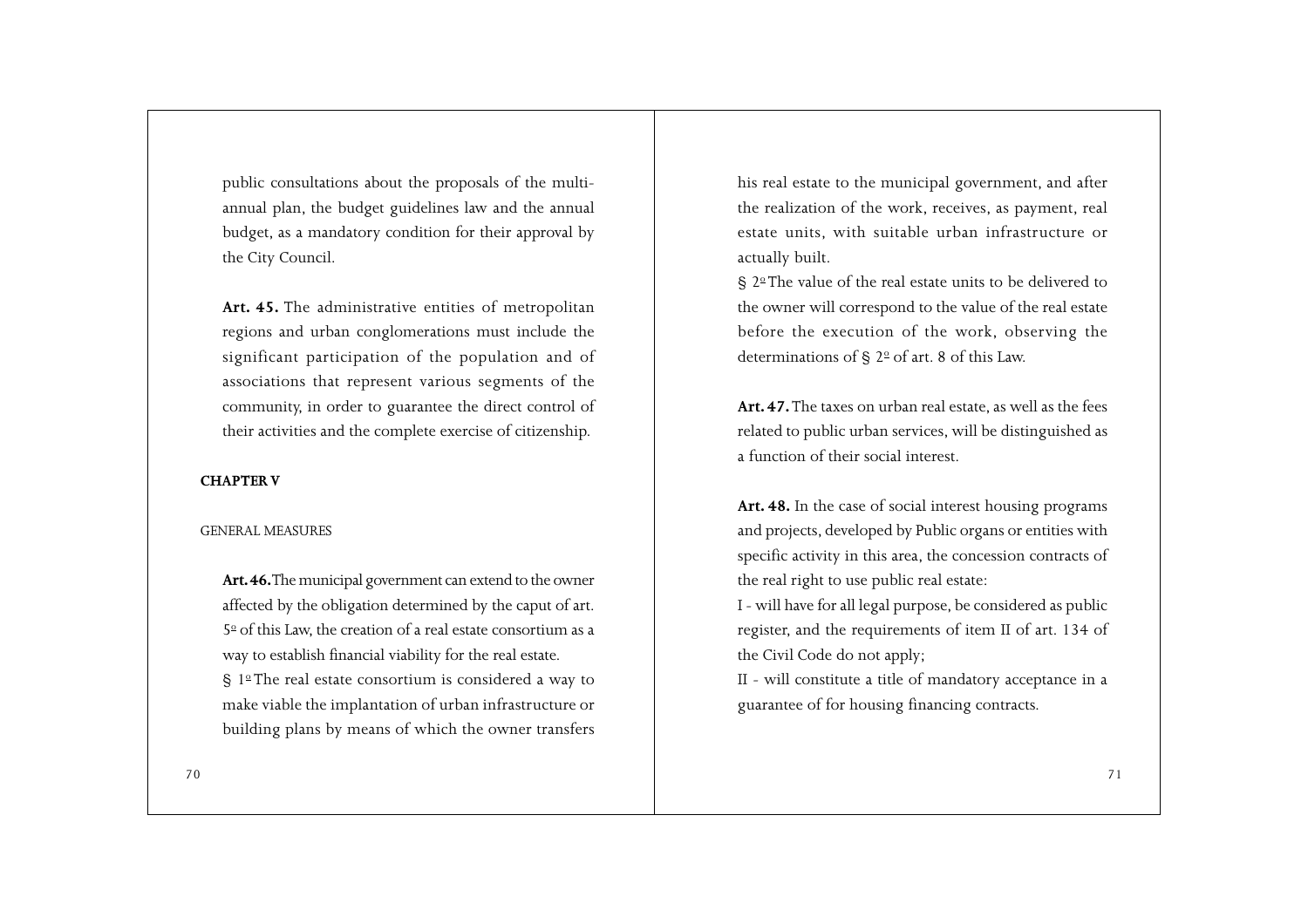**Art. 49.** The States and Municipalities will have a period of 90 days, from the moment this law takes force, to establish deadlines for the issue of guidelines for urban developments, the approval of projects for sub-division and building, the realization of inspection and issue of a term of verification and conclusion of construction. Sole paragraph. If the determinations of the caput are not complied with, a period of 60 days will be established for the realization of each one of the said administrative acts, which will be in vigor until the States and Municipalities have established them by law in another form.

**Art. 50.** The Municipalities that fit into the requirement called for in items I and II of art. 41 of this Law that do not have a master plan approved at the time this law comes into force, should approve one within five years.

**Art. 51.** For the effects of this Law, the dispositions relative to the Municipality and the Mayor, apply respectively to the Federal District and its Governor.

**Art. 52.** Without interference with the punishment of other public agents involved in the application of other applicable sanctions, the Mayor will be held responsible for administrative impropriety, in the terms of Law  $n<sup>o</sup>$ 8.429, of June 2, 1992, when:

I - (VETOED)

II - within five years there is a lack of compliance with the suitable use of the real estate incorporated in the public heritage, according to the terms of §  $4^{\circ}$  of art.  $8^{\circ}$ of this Law;

III - areas obtained by means of the right to preemption are used in violation of the terms of art. 26 of this Law; IV - the resources garnered with the award with cost of the right to build and to alter usage are spent in violation of that called for in art. 31 of this law;

V - the resources obtained with consortial operations is spent in violation of that called for in §  $1°$  of art. 33 of this law;

VI - the mayor impedes or fails to guarantee the requirements found in items I to III of  $\S 4^{\circ}$  of art. 40 of this Law; VII - there is a failure to take the necessary measures to guarantee the observance of the terms of  $\S$   $3^{\circ}$  do art. 40 and art. 50 of this Law;

VIII - a property is acquired under the right to preemption, under the terms of arts.  $25 - 27$  of this Law,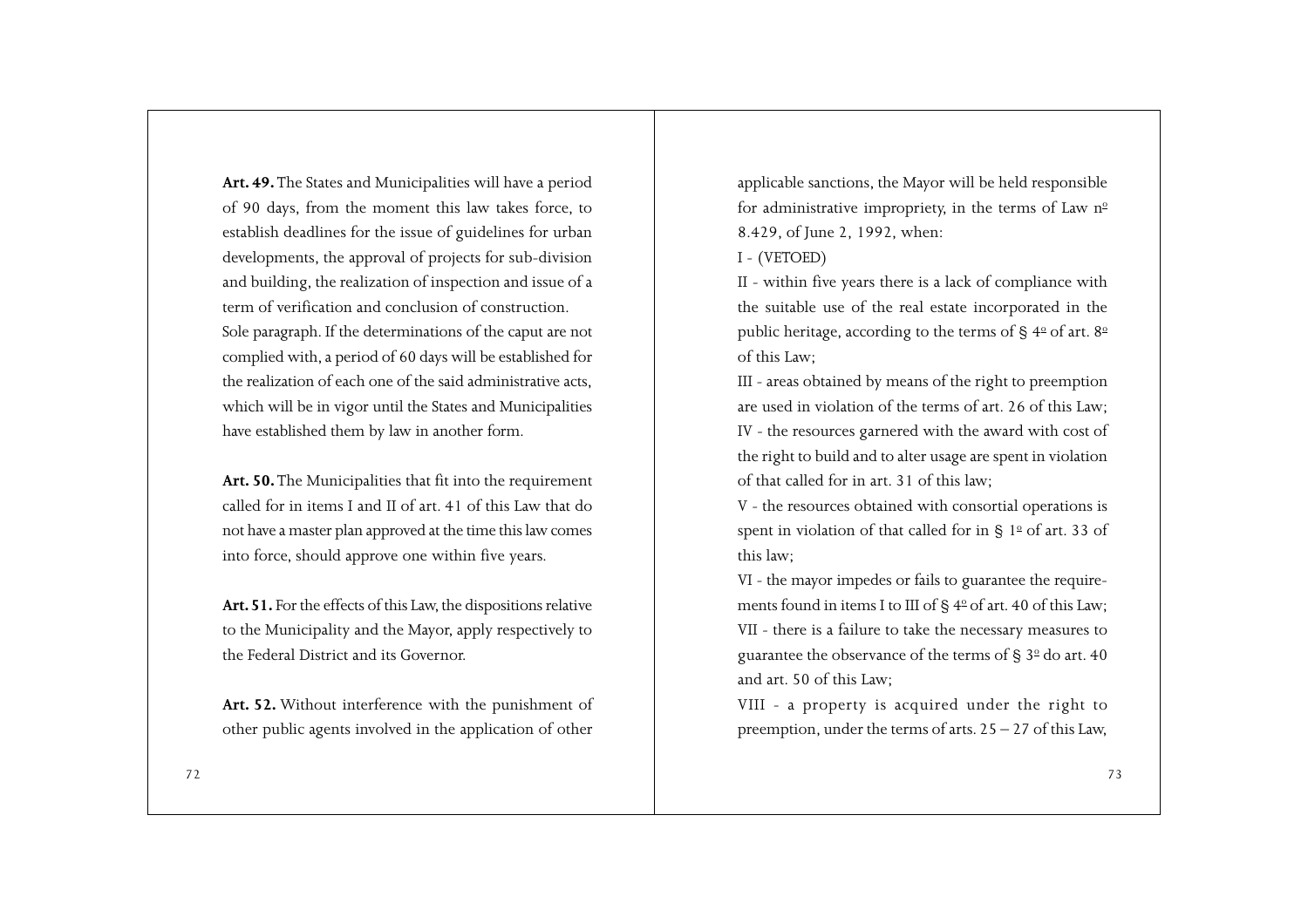by the value of the proposal presented, if this proves to be higher than the market rate.

**Art. 53.**Art. 1<sup>o</sup> of Law n<sup>o</sup> 7.347, of July 24, 1985, will now be in vigor with the addition of a new item III, renumbering the current item II and the following ones: Art.1o .................................................................

................................................................................................

...................................................................

III - to the urban order;

**Art. 54.** Art. 4<sup>o</sup> of Law n<sup>o</sup> 7.347, of 1985, will now be in vigor with the following language:

Art.  $4^{\circ}$  A warning action can be issued for the purposes of this Law, in order to avoid environmental damage, or harm to the consumer, urban order, or to the property and rights of artistic, aesthetic historic, tourist and landscape value (VETOED).

**Art. 55.** Art. 167, item I, item 28, of Law n6.015, of December 31, 1973, altered by Law  $n^{\circ}$  6.216, of June 1975, comes into vigor with the following language: Art.167. .............................................................

I - .........................................................................

...................................................................

28) of the declaratory sentences of usucapion, independent of the regularity of the sub-division of the land or building;

...................................................................................................

**Art. 56.** Art. 167, item I, of Law n<sup>o</sup> 6.015, of 1973, comes into vigor with the addition of items 37, 38 and 39: Art.167. ..............................................................

I - .........................................................................

37) of the administrative terms or of the declaratory sentences for concession of special use for the purposes of housing, independent of the regularity of division of land or building;

38) (VETOED)

39) of the constitution of the right to the surface of the urban real estate;

Art. 57. Art. 167, item II, of Law nº 6.015, of 1973, comes into vigor with the addition of the following items 18, 19 and 20: Art.167. .............................................................

 $74$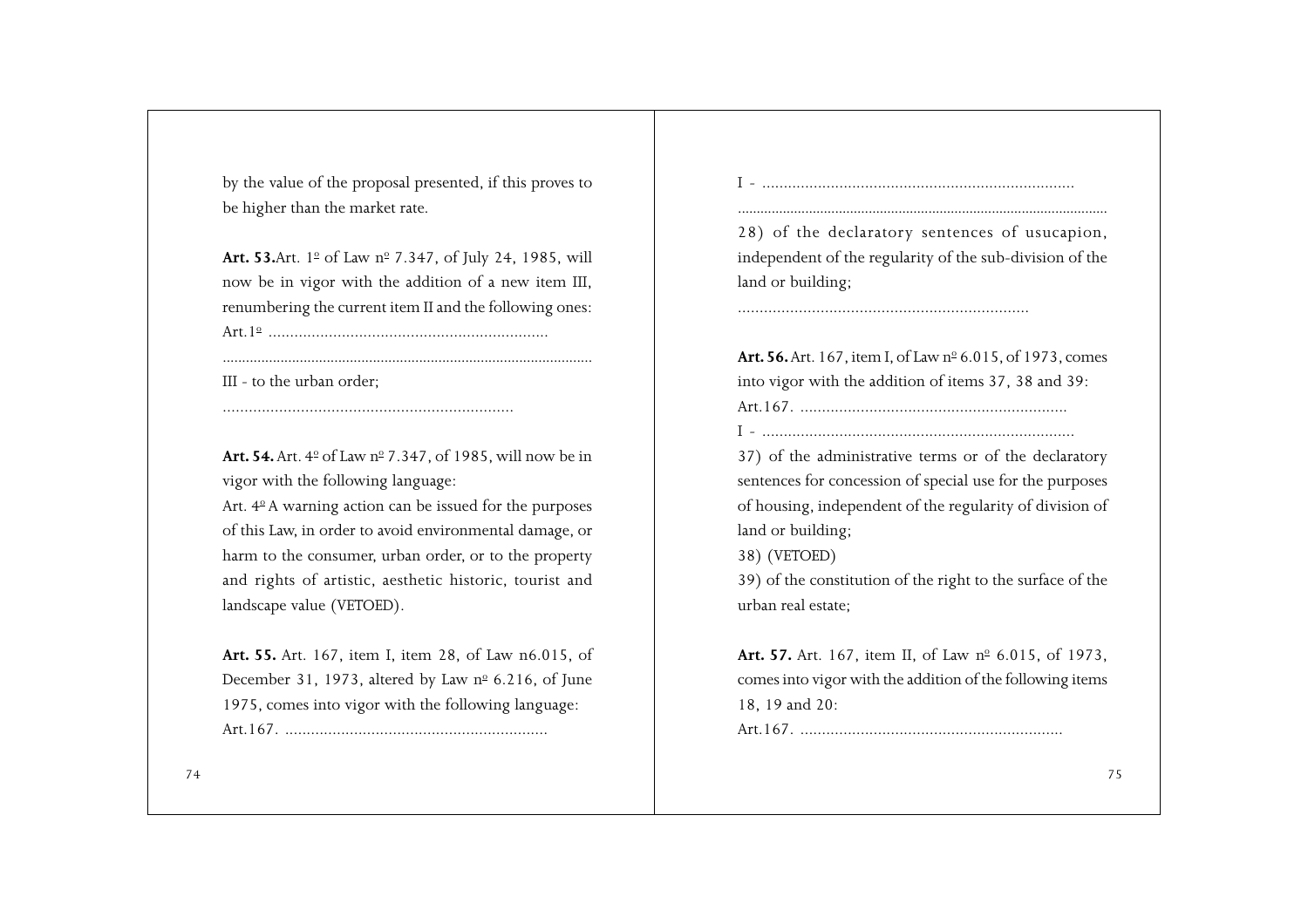II - .......................................................................

18) of the notification of the sub-division, building or compulsory use of the urban real estate;

19) of the termination of the special use concession for housing purposes;

20) of the termination of the right to the surface of urban real estate.

**Art. 58.** This law comes into vigor 90 days after its publication.

Brasilia, July 10, 2001; 180th since Independence and 113th of the Republic.

## **PROVISIONAL MEASURE <sup>N</sup><sup>O</sup> 2.220, SEPTEMBER 4, 2001**

Regulates the concession of special use established by §  $1^{\circ}$ of art. 183 of the Constitution, creates the National Urban Development Counsel – CNDU and other measures.

The PRESIDENT OF THE REPUBLIC, with the power granted to him by art. 62 of the Constitution, adopts this Provisional Measure, which has the power of law:

#### **CHAPTER I**

#### OF THE SPECIAL USE CONCESSION

Art. 1<sup>o</sup>Whomever, until June 30, 2001, possesses as his or her own, for five years, without interruption and without opposition, up to two hundred and fifty square meters of public real estate located in an urban area, using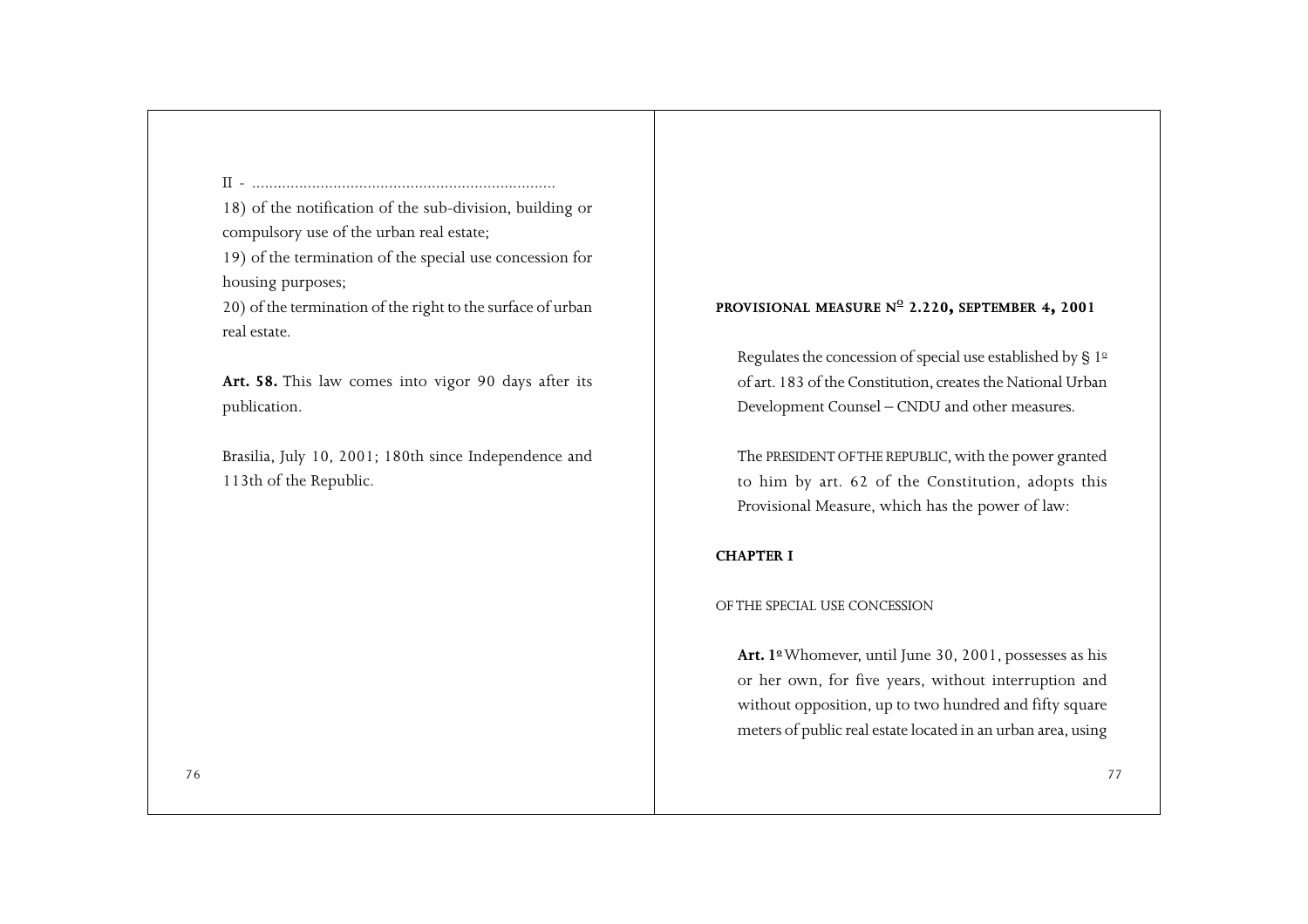it for their own residence or that of their family, has the right to concession of special use for housing purposes in relation to the property that is the object of said possession, as long as he is not the owner or concessionaire, in any form, of any other urban or rural real estate. § 1º The concession for special use for housing purposes will be conferred free of charge to the man or woman, or both, independent of their marital status.

 $\S$  2<sup>o</sup> The right established by this article shall not be recognized to the same concessionaire more than once.  $\S$  3<sup>o</sup> For the purposes of this article the legitimate heir, can continue, with complete rights, on the possession of his or her predecessor, as long as he or she resided in the property since the time of the opening of the succession.

Art. 2<sup>o</sup> In the properties indicated in art. 1<sup>o</sup>, with more than 250 square meters, which, until June 30, 2001, were occupied by a low income population for housing purposes, for five years, uninterruptedly and without opposition, where it was not possible to identify the land occupied by each possessor, the special use concession for housing purposes will be conferred in a collective form, as long as the possessors are not property owners or concessionaires, in any way, of other urban or rural property.

 $\S$  1<sup>o</sup> The possessor can, in order to calculate the period required by this article, add to their possession that of their predecessor, as long the contact was continuous to both.  $\S$  2<sup>o</sup> In the special use concession established by this article, an equal ideal fraction of land will be attributed to each possessor, independently of the size of the land that each occupies, unless there is a written accord among the occupants, establishing distinct ideal fractions.  $\S$  3<sup>o</sup> The ideal fraction attributed to each possessor cannot be superior to two hundred and fifty square meters.

Art. 3<sup>o</sup> The option to exercise the rights established in arts.  $1^{\circ}$  and  $2^{\circ}$  will also be guaranteed to the occupants, regularly inscribed, in public real estate, of up to two hundred and fifty square meters, of the Federal government, the States, the Federal District and the municipalities, which are located in an urban area, as determined by the regulation.

Art. 4<sup>o</sup> In a case where the occupation involves a risk to the lives or to the health of the occupants, the government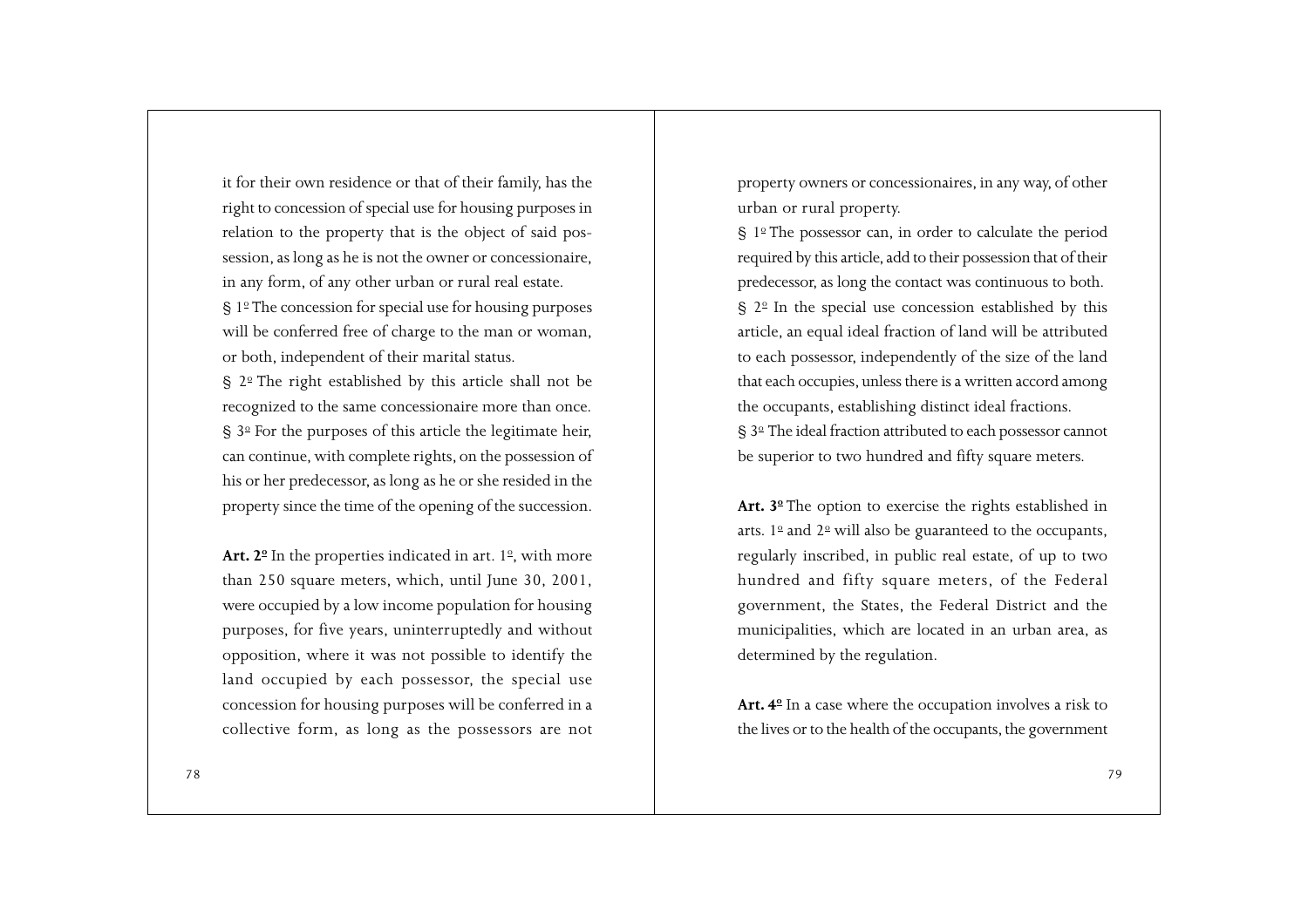will guarantee the possessor the exercise of the right established by arts.  $1^{\circ}$  and  $2^{\circ}$  in another location.

Art. 5<sup>o</sup> The Government is responsible for assuring the exercise of the rights established in arts.  $1^{\circ}$  and  $2^{\circ}$ in another location in the case of occupation of the real estate:

I - for common use of the people;

II - destined for an urbanization project;

III - of interest for national defense, environmental preservation and protection of natural ecosystems; IV - reserved for construction of reservoirs and related

works; or

V - located in a communication route.

Art. 6<sup>o</sup> The title for special use concession for housing purposes will be obtained by the administrative route through the competent Public Administrative organ, or, in case of its refusal or omission, by judicial decree.  $§$  1<sup>o</sup> The Public Administration will have a maximum period of 12 months to determine the request, counting from the date it is received.

 $\S$  2<sup>o</sup> In the case of a real estate property of the federal

government or the states, the interested party must instruct the requirement for special use concession for housing purposes with a certificate issued by the municipal government, which attests that the real estate is located in an urban area and is destined for the housing of the occupant or his or her family.

§ 3<sup>o</sup> In case of legal action, the special use concession for housing purposes will be declared by a judge, through a sentence.

§ 4°The title issued by administrative procedure or judicial sentence will serve for the purpose of the registration in the real estate deeds office.

Art. 7<sup>o</sup> The right to special use concession for housing purposes is transferable inter vivos or because of death.

Art. 8<sup>o</sup> The right to special use concession for housing purposes is extinguished in the case:

I - the concessionaire uses the real estate for a purpose other than for housing for themselves or for their family; or II - the concessionaire acquires the property or the use concession of another urban or rural real estate.

Sole paragraph. The termination indicated in this article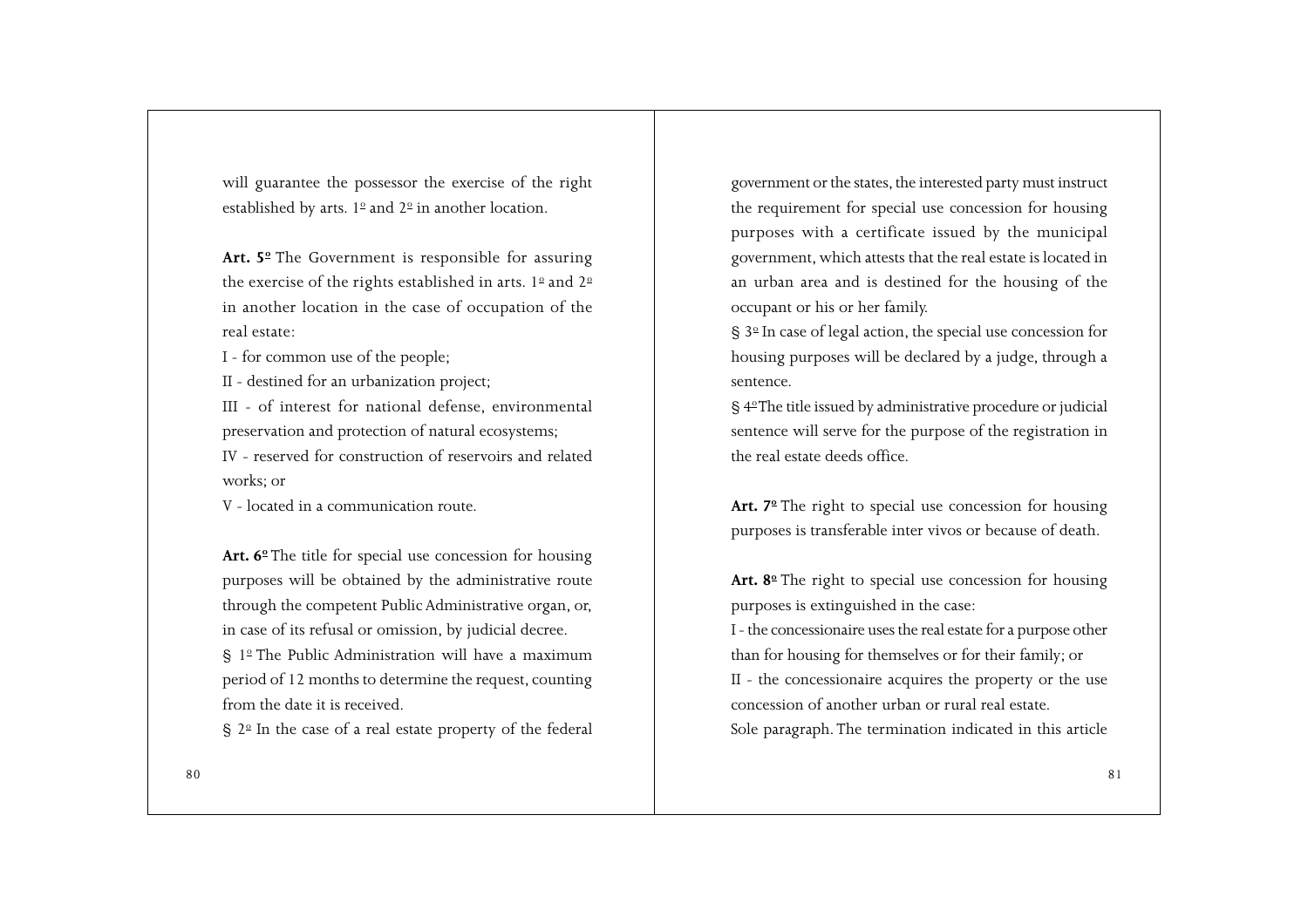will be recorded in the real estate deed office, by means of a declaration of the issuing public authority.

Art. 9<sup>o</sup> It is the responsibility of the competent public authority to authorize the use to whom, until June 30, 2001, possesses as his own, for five years uninterruptedly and without opposition, up to two hundred and fifty square meters of public real estate located in an urban area, using it for commercial purposes.

 $\S$  1°The authorization for use determined by this article is conferred free of charge.

 $\S$  2<sup>o</sup> The possessor can, for the purpose of counting the period required by this article, add to his possession that of his predecessor, as long as the contact is continuous for both.

§ 3º The authorization for use called for in the caput of this article, is subject to the dispositions of arts.  $4^{\circ}$  and  $5^{\circ}$ of this Provisional Measure.

#### **CHAPTER II**

OF THE NATIONAL URBAN DEVELOPMENT COUNCIL

**Art. 10.** Be it created, The National Urban Development Council – CNDU, a deliberative and consultative body, within the structure of the Presidency of the Republic, with the following responsibilities:

I - propose guidelines, instruments, norms and priorities for national urban development policy;

II - accompany and evaluate the implementation of the national urban development policy, in particular the policies regarding housing, basic sanitation and urban transport and recommend the necessary measures for compliance with their objectives;

III - propose the preparation of general norms of urban law and express opinions about the proposals for alterations in relevant urban development legislation;

IV - issue guidelines and recommendations about the application of Law no10.257, of July 10, 2001, and other normative acts related to urban development;

V - promote the cooperation between the federal, state and municipal governments and that of the Federal